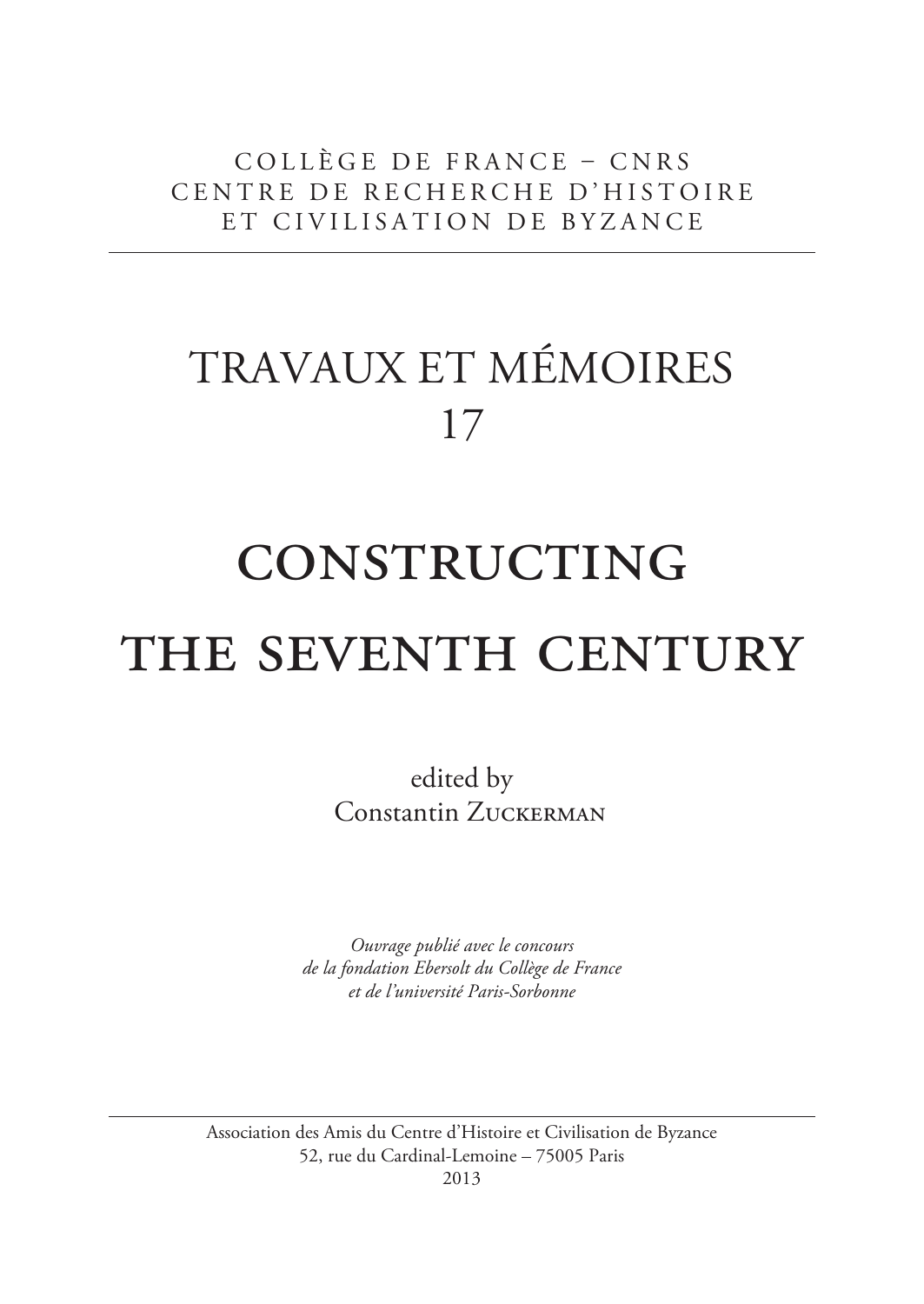### **Table of contents**

| Dialogica polymorpha antiiudaica<br>(CPG 7796, olim Dialogus Papisci et Philonis iudaeorum cum monacho) 5                                                                        |  |
|----------------------------------------------------------------------------------------------------------------------------------------------------------------------------------|--|
| Patrick ANDRIST (avec le concours de Vincent DÉROCHE), Questions ouvertes autour des                                                                                             |  |
| Dmitry AFINOGENOV, Patrick ANDRIST, Vincent DÉROCHE, La recension y des Dialogica<br>polymorpha antiiudaica et sa version slavonne, Disputatio in Hierosolymis sub Sophronio     |  |
| Patrick ANDRIST, Essai sur la famille y des Dialogica polymorpha antiiudaica                                                                                                     |  |
| Claudio SCHIANO, Les Dialogica polymorpha antiiudaica dans le Paris. Coisl. 193 et dans les                                                                                      |  |
| Wars and disturbances 171                                                                                                                                                        |  |
| Georges KIOURTZIAN, L'incident de Cnossos (fin septembre/début octobre 610)  173                                                                                                 |  |
| Constantin ZUCKERMAN, Heraclius and the return of the Holy Cross  197                                                                                                            |  |
| Denis FEISSEL, Jean de Soloi, un évêque chypriote au milieu du vIIe siècle 219                                                                                                   |  |
|                                                                                                                                                                                  |  |
| Offices, titles, and office-holders 321                                                                                                                                          |  |
| Constantin ZUCKERMAN, Silk "made in Byzantium": a study of economic policies                                                                                                     |  |
|                                                                                                                                                                                  |  |
|                                                                                                                                                                                  |  |
|                                                                                                                                                                                  |  |
| Christian SETTIPANI, The seventh-century Bagratids between Armenia and Byzantium 559                                                                                             |  |
| Mikaël NICHANIAN, La distinction à Byzance : société de cour et hiérarchie des dignités                                                                                          |  |
|                                                                                                                                                                                  |  |
| The beginnings of Arab Egypt 637                                                                                                                                                 |  |
|                                                                                                                                                                                  |  |
| Jean Gascou, Arabic Taxation in the mid-seventh-century Greek papyri 671                                                                                                         |  |
| Youssef RAGHEB, Les premiers documents arabes de l'ère musulmane  679                                                                                                            |  |
| Annexe : Annie PraLONG, L'inscription arabe de la basilique de la plage de Kourion  727                                                                                          |  |
| Frédéric IMBERT, Graffiti arabes de Cnide et de Kos : premières traces épigraphiques                                                                                             |  |
|                                                                                                                                                                                  |  |
| The forest and the steppe 759                                                                                                                                                    |  |
|                                                                                                                                                                                  |  |
| Michel KAZANSKI, The Middle Dnieper area in the seventh century:                                                                                                                 |  |
|                                                                                                                                                                                  |  |
| Rimma D. GOLDINA, Igor Ju. PASTUSHENKO, Elizaveta M. CHERNYKH, The Nevolino<br>culture in the context of the 7 <sup>th</sup> -century East-West trade: the finds from Bartym 865 |  |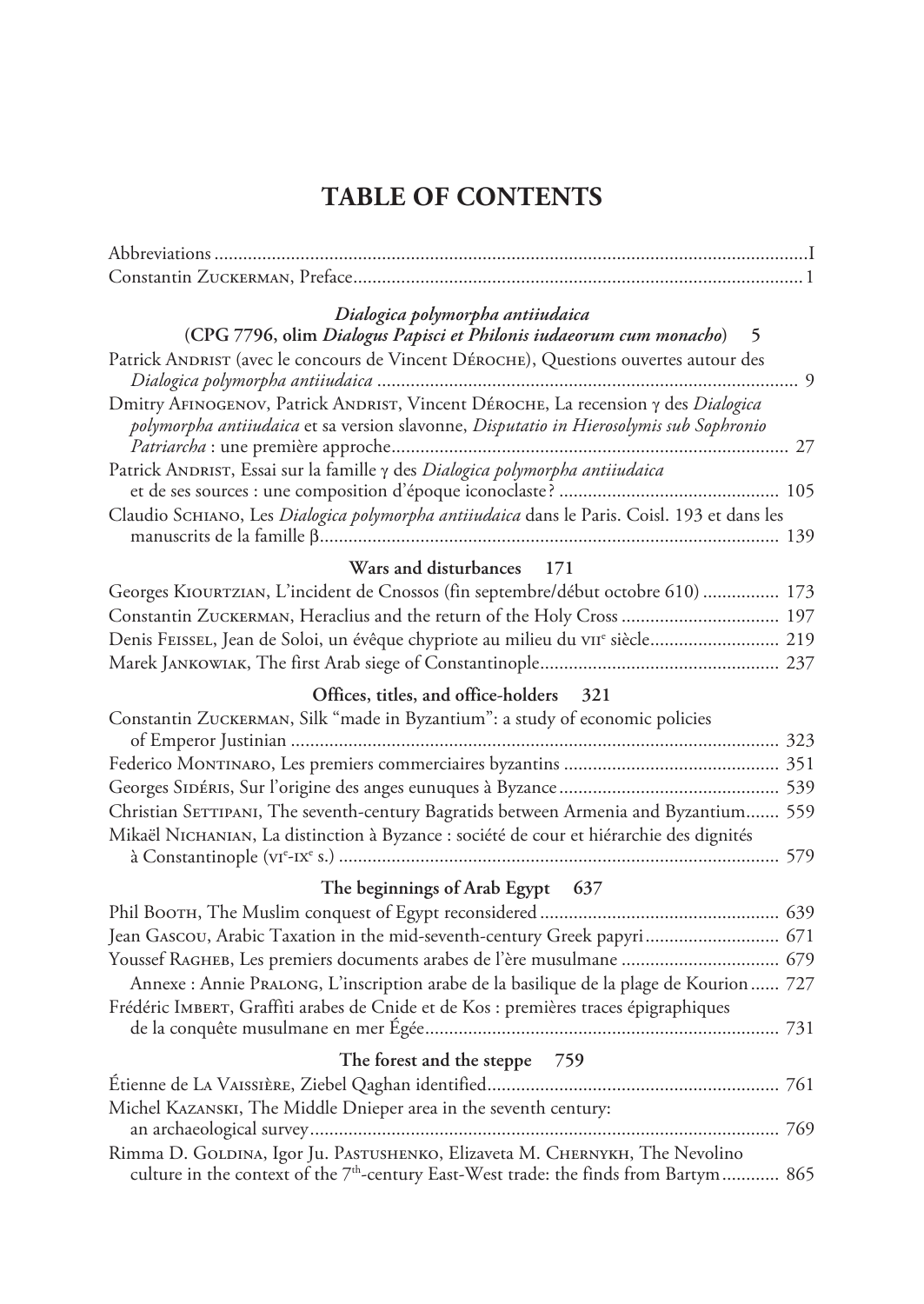#### **preface**

by Constantin ZUCKERMAN

The title of this volume could be misleading. "Constructing the  $7<sup>th</sup>$  century" by no means implies an intellectual construction. It should rather recall the image of a construction site with its scaffolding and piles of bricks, and with its plentiful uncovered pits. As on the building site of a medieval cathedral, every worker lays his pavement or polishes up his column knowing that one day a majestic edifice will rise and that it will be as accomplished and solid as is the least element of its structure. The reader can imagine the edifice as he reads through the articles collected under this cover, but in this age when syntheses abound it was not the editor's aim to develop another one.

The contributions to the volume are regrouped in five sections, some more united than the others. The first section is the most tightly knit presenting the results of a collaborative project coordinated by Vincent Déroche. It explores the different versions of a "many shaped" polemical treatise *(Dialogica polymorpha antiiudaica)* preserved—and edited here—in Greek and Slavonic. Anti-Jewish polemics flourished in the seventh century for a reason. In the centuries-long debate opposing the "New" and the "Old" Israel, the latter's rejection by God was grounded in an irrefutable empirical proof: God had expelled the "Old" Israel from its promised land and given it to the "New." In the first half of the seventh century, however, this reasoning was shattered, first by the Persian conquest of the Holy Land, which could be viewed as a passing trial, and then by the Arab conquest, which appeared to last. The "many shaped" polemical dialogue is the first text to conceive Arab expansion as a theological challenge. The Slavonic version of the dialogue, edited with a reconstruction of the original Greek text by Dmitry Afinogenov, is particularly revealing. The theological debate is staged in Jerusalem under Patriarch Sophronius, in the last year(s) of Byzantine rule, under the Arab threat yet before the Arab conquest. Patrick Andrist and Vincent Déroche argue that this *mise en scène* is secondary in a text composed later in the seventh century, when the author could take the measure of the duration of the Arab occupation. If this is true, could it be that the editor who introduced Sophronius and carefully adapted several dates to fit the mid-630s, did so in order to attenuate the challenge resulting from the loss of the Holy Land by the new chosen people in the wake of that suffered by the old?

*Constructing the seventh century*, ed. by C. Zuckerman (Travaux et mémoires 17), Paris 2013, pp. 1–4.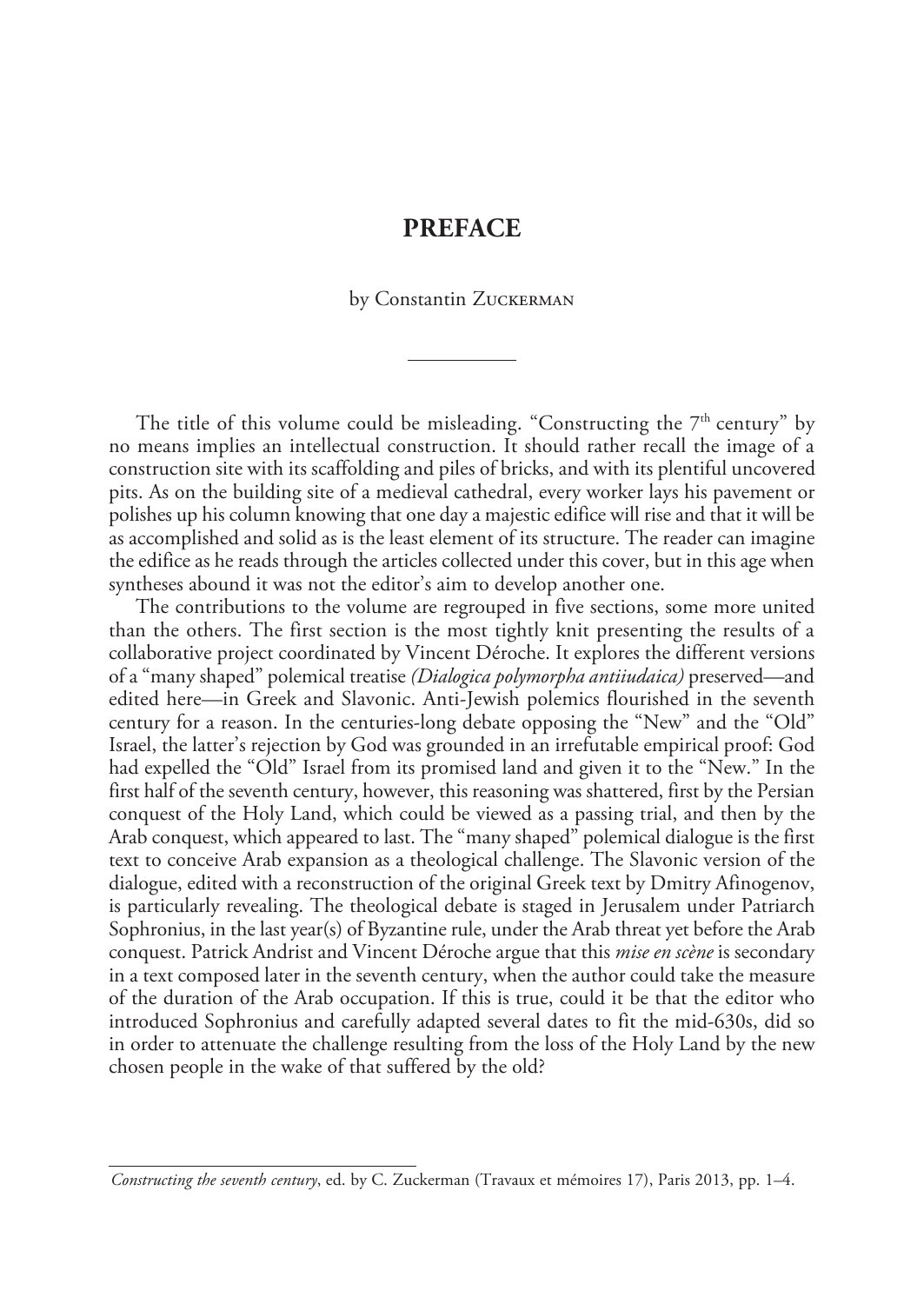The articles that make up the second section have, by contrast, little in common except the intrinsic interest of the subjects explored. Marek Jankowiak revises the date of the first Arab siege of Constantinople, thus provoking a chronological shift for several other events of the late 660s and the early 670s. One of the most obscure tracts of the "Dark Ages" appears in a new light, and every event recorded needs to be contextualized anew. The epigraphical dossier of Bishop John of Soloi, presented by Denis Feissel, features the revised text of one of the best-known seventh-century historical inscriptions describing the Arab raid against Cyprus in 649. However important, this text should not overshadow the interest of the four inscriptions as a group, showing the relentless efforts of a bishop to reign in the surrounding chaos and to repair what was destroyed by enemy or by time.

The third section, by far the largest in the volume, deals with issues concerning the re-composition of the imperial elites. Christian Settipani describes the place of an Armenian noble clan, the Bagratids, amidst Byzantium's seventh-eighth-century aristocracy. Georges Sidéris shows how and when a new elite of imperial chamberlains, after gaining prominence at the imperial court on earth, conquers the same position at God's heavenly court, the angels taking on the guise of eunuchs. Eunuchs, or rather the honorary titles that are more or less exclusively reserved for this category of imperial servants, occupy an important place in Mikaël Nichanian's comprehensive study of the early Byzantine system of court titles. Eunuchs' titles are, essentially, a seventh-eighthcentury innovation, but this is also the period when the senatorial titles inherited from late antiquity decline in value and disappear, replaced by those marking, for the most part, their holders' proximity to the emperor. The central piece of the section is the study of the early *kommerkiarioi* by Federico Montinaro, with my own article as a prequel. The scholarly debate regarding the attributions of these high imperial functionaries has not changed in substance from the time of Gabriel Millet. Even then some scholars, cited by Millet,1 added to the *kommerkiarioi*'s original duties as customs officers responsibility for collecting taxes in kind and managing military supplies. This trend, which Millet tried to resist, has resurged in recent years and, gaining momentum from study to study, has reached a paroxysm in the recent monograph by Leslie Brubaker and John Haldon. By adding task to task, the *kommerkiarioi* became the universal handymen of the Byzantine Dark Ages: "Provisioning military campaign forces, supplying the city of Constantinople and controlling the movement of precious and non precious commodities within as well as into and out of the empire, all appear to have come under their auspices. They were, in effect, the financial crisis-managers of the empire."2 It is Montinaro's great merit to remind the reader that there is not the slightest evidence for any involvement by the *kommerkiarioi* in providing provisions for military forces on campaign or in supplying the city of Constantinople; neither did they show any attested interest in the movement of non-precious commodities. From the inception of their office in the 360s up to its gradual decline and disappearance in the ninth-tenth century, the *kommerkiarioi* dealt with trade, mostly high value-added long distance trade, supervising, administrating and,

<sup>1.</sup> G. Millet, Sur les sceaux des commerciaires byzantins, in *Mélanges offerts à M. Gustave Schlumberger*, Paris 1924, II, pp. 303–27, on pp. 317–8.

<sup>2.</sup> L. Brubaker, J. Haldon, *Byzantium in the iconoclast era, c. 680–850 : a history*, Cambridge 2011, p. 695.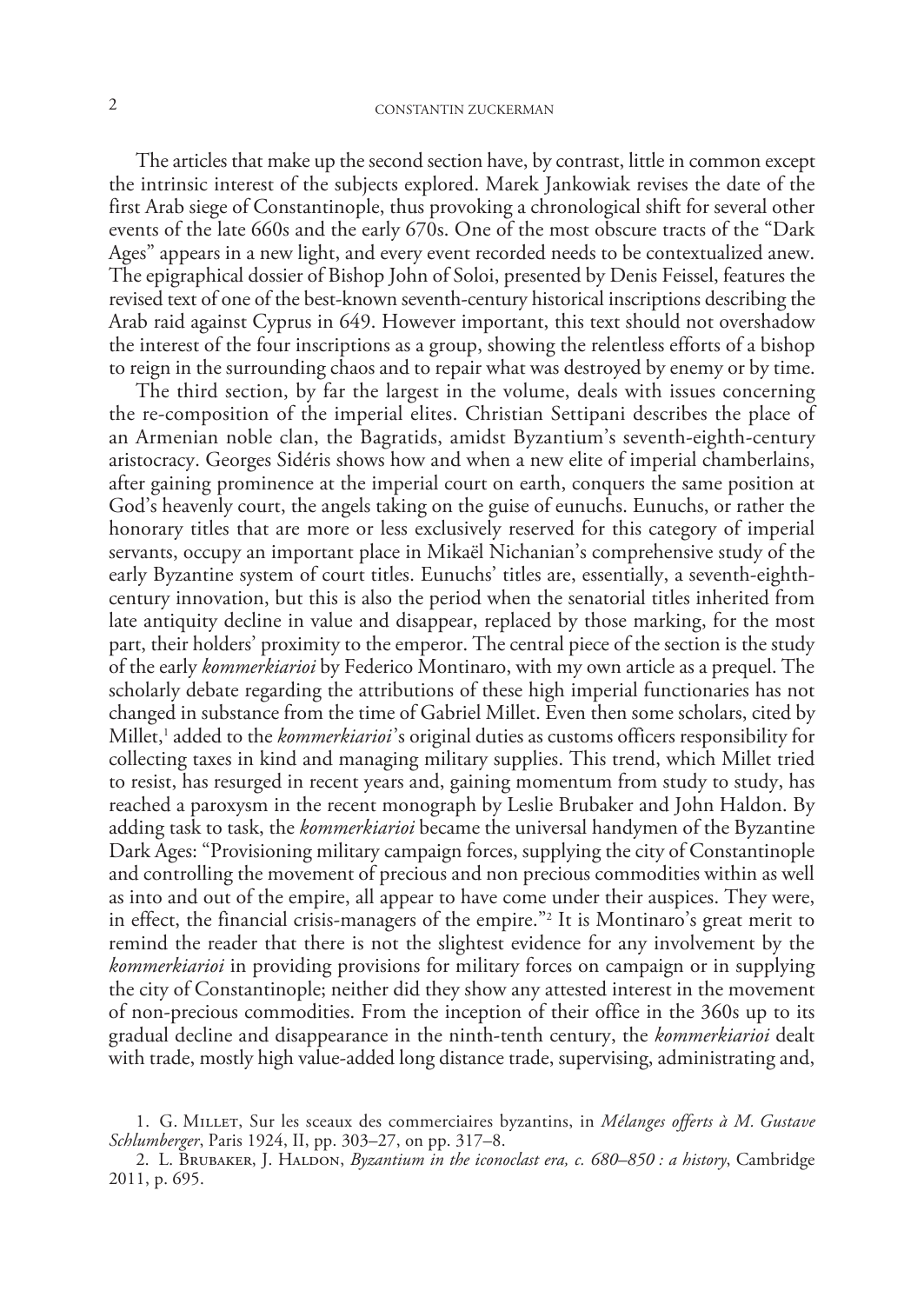#### preface 3

most importantly, taxing it. For the cash-strapped Byzantine government, they were the source of ready cash. This appreciation does not fit with the wide-spread belief that trade and coinage all but disappeared in the seventh and the eighth century, precisely the summit of the *kommerkiarioi*'s activity. Whether this belief is as sound as it is common must, no doubt, be the question that needs asking.

The inception of Arab Egypt is studied in the fourth section from different angles. Phil Booth revises the traditional scheme of the first Arab assault on Lower and Middle Egypt bringing into play the revised translation of the Ethiopian text of John of Nikiu that he is currently preparing in conjunction with a new critical edition of the text. Jean Gascou brings to light papyrological evidence that shows with amazing precision the extent and the nature of the fiscal reform introduced by Amr ibn al-As very shortly after the conquest. Youssef Ragheb proposes a comprehensive overview of the earliest Arabic papyri and inscriptions, mostly though not exclusively from Egypt. The new graffiti published by Frederic Imbert complete this survey and are, therefore, included in the Egyptian section even though none of them were found in Egypt. Most of the graffiti, in fact, originate from the islands of Knidos and Kos, producing new evidence on the movements of Muslim fleets in the Mediterranean studied by Marek Jankowiak.

The last section of this volume takes the reader to the north-eastern outskirts of the empire and, for two of the contributions, very far beyond the imperial frontiers. Étienne de La Vaissière offers new considerations on the identity of Heraclius' Turkic ally, Ziebel. Soon after Heraclius' triumph over Persia, his Bulgar ally, khan Kuvrat, established an independent polity for his people in the Pontic steppe, emancipating it from the Avars (Nicephorus, *Breviarium* 22). Michel Kazanski argues, mostly on the basis of archaeological evidence, that this development had dire consequences for the Bulgars' sedentary neighbors in the forest zone, the Antai, affiliated by most scholars with the Slavs: the Bulgars destroyed the Antai as a distinct entity. Yet, the Bulgar domination in the Pontic steppe did not last. Established by Kuvrat ca. 630, it was smashed under his sons, ca. 660, by the invading Khazars. M. Kazanski has chosen not to deal with the Khazar factor in his article, sizable as it already is, but the reader may find useful elements for discussion in A. Aibabin's and I. Gavritukhin's contributions to the acts of a round table that I published in 2006.<sup>3</sup> The last article touches the farthest point of Byzantium's cultural outreach on the European continent, a region where no imperial subject probably ever stepped, and yet where the largest hoard of Heraclius' silver coins was found, together with some stunning silver objects. A modest archaeological "culture," named "Nevolino" after its main site, drew in the first half of the seventh century luxury imports originating in Byzantium and Central Asia but channeled—according to Rimma D. Goldina, Igor Y. Pastushenko and Elizaveta M. Chernykh—most probably through Sogdiana. Students of early Byzantine silverware and of Heraclius' coinage, who cite these artifacts by reference to central museums where they are stored, will now be able to situate the finds on the map and within the context of a "culture" that produced an unexpected attestation to long distance trade between East and West.

3. *La Crimée entre Byzance et le Khaganat khazar*, éd. par C. Zuckerman (Centre de recherche d'histoire et civilisation de Byzance. Monographies 25), Paris 2006*.*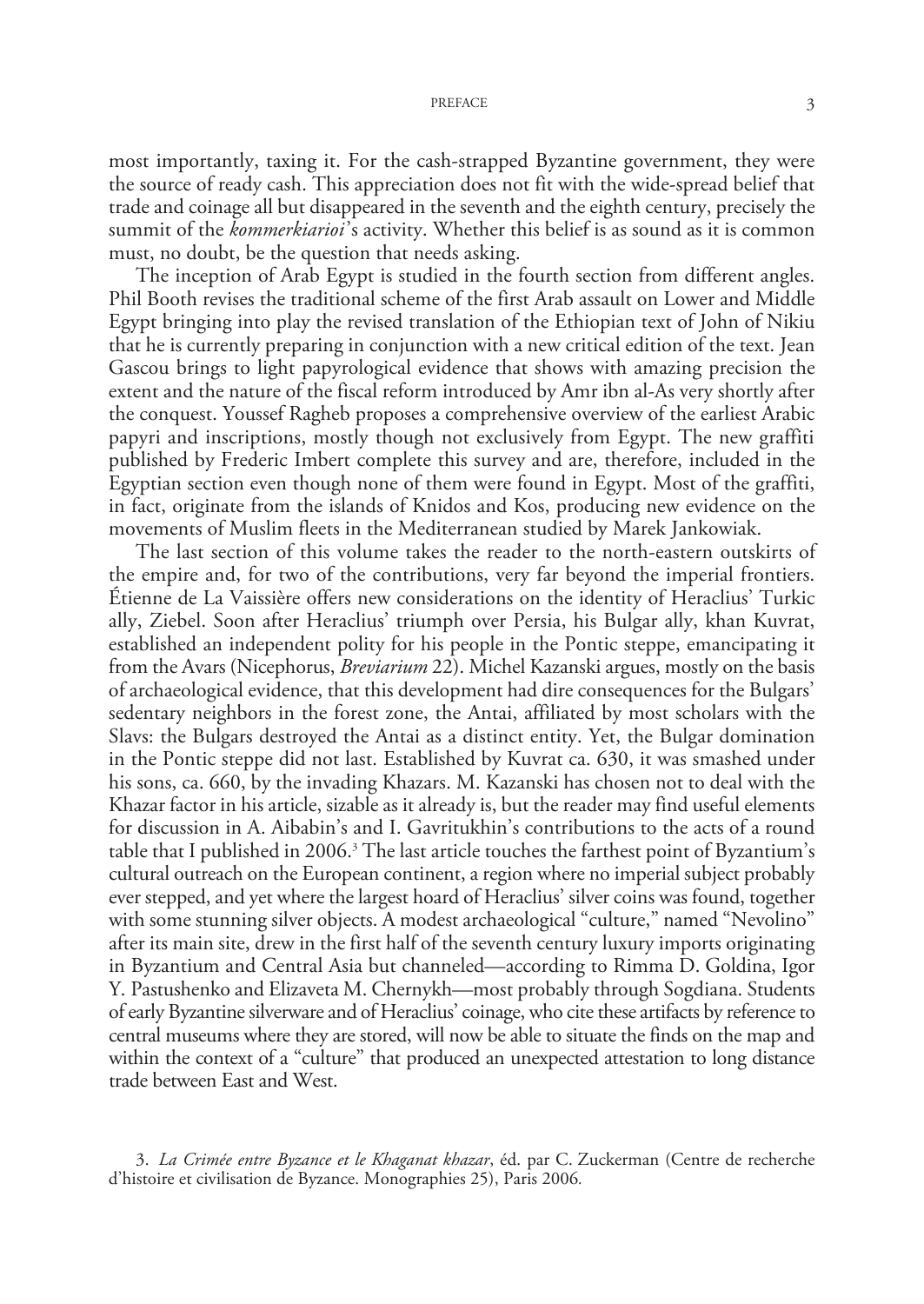The last section is the only absence from the round-table that took place in the last two days of October 2009 and that launched the present volume. Almost all those who spoke at the round-table have presented their contributions for publication, for the most part in a much expanded form, thus adding substance to the volume. I am grateful to the original participants and to those who joined the project *en route* for their eager collaboration and their patience during the long editorial phase.

Among those who have contributed to this realization and who do not appear in the table of contents, I must gratefully acknowledge the help of Professor Mirjana Živojinović, member of the Serbian Academy of Sciences, who has kindly provided the photographs of the Peć manuscript. Julia Romanova (Izhevsk, Russia) and Nikita Khrapunov (Simferopol, Ukraine) have translated articles from Russian. Clive Sweeting has revised, often more than once, most of the English texts. Artyom Ter-Markosyan Vardanyan has painstakingly composed about a third of the volume, refashioning figures and arranging critical apparati. The contribution of Emmanuelle Capet, who composed the rest of the volume and who read it all, can only be appreciated by those who have had the privilege of working with her. Her meticulous revision of every sentence and every note made the editor's job a sinecure.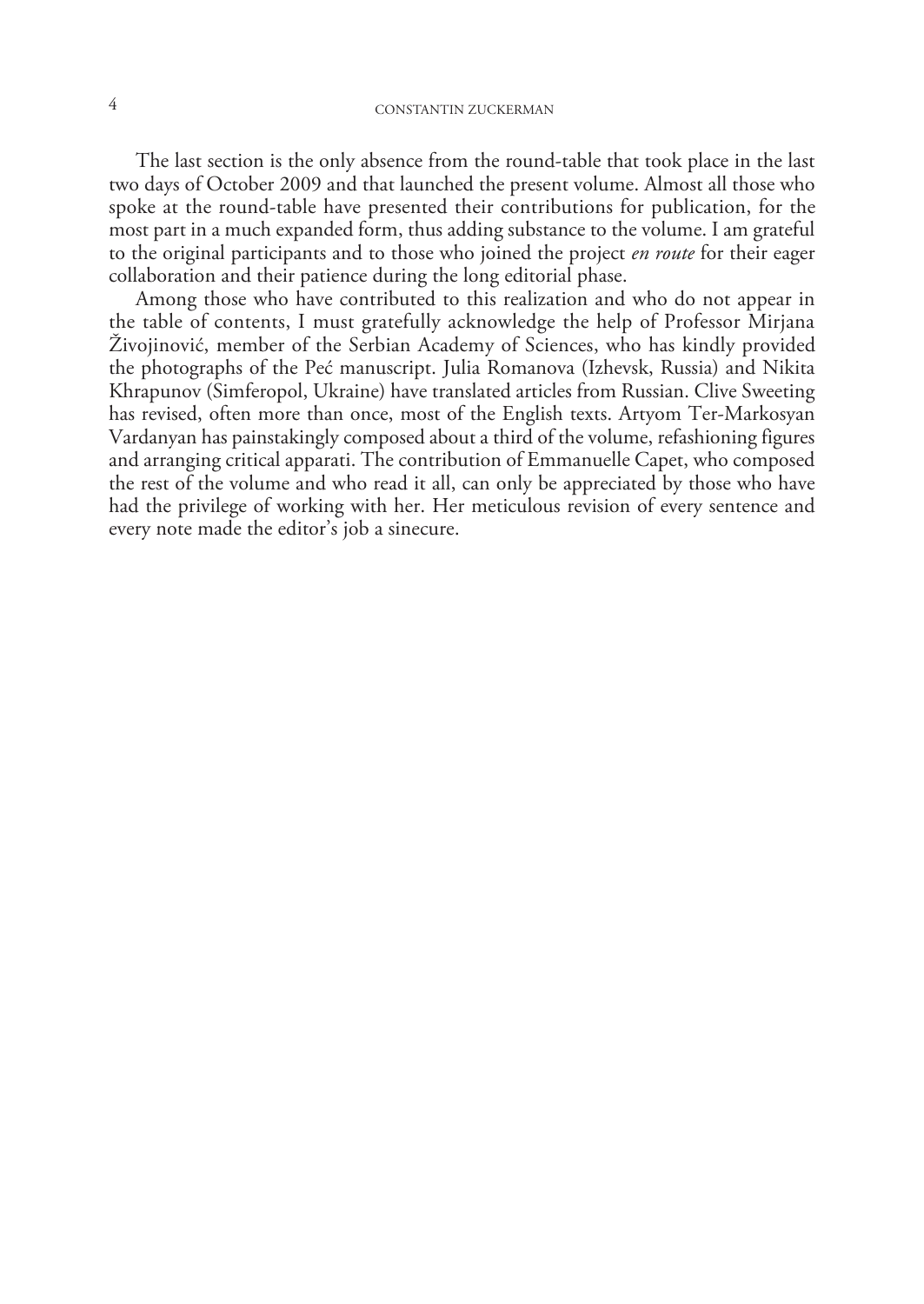### **Questions ouvertes autour des** *Dialogica polymorpha antiiudaica*

par Patrick ANDRIST avec le concours de Vincent Déroche

Le dossier présenté ci-dessous est le résultat heureux d'une initiative de C. Zuckerman qui, en octobre 2009, consacra toute une séance des journées d'étude du Centre d'Histoire et Civilisation de Byzance « Aspects du vii<sup>e</sup> siècle » aux travaux de Dmitry Afinogenov sur la *Dispute de Jérusalem*, à savoir la version slavonne d'un ensemble de dialogues de polémique antijudaïque, écrits en grec, généralement connus sous le nom de *Dialogue de Papiscus et Philon avec un moine*, mais rebaptisés ici *Dialogica polymorpha antiiudaica*, pour les raisons données ci-dessous. Lors de cette séance, le savant russe présenta d'une part sa nouvelle édition du texte slavon qui, pour la première fois, tire pleinement parti du plus ancien manuscrit connu de cette tradition, et d'autre part la rétroversion qu'il en a préparée sur la base des textes grecs publiés. Ce fut non seulement l'occasion d'un dialogue fructueux entre lui, Vincent Déroche et Patrick Andrist, qui, au cours de la même séance, offrirent une première évaluation de ces travaux dans la perspective de la tradition grecque, mais aussi le point de départ d'une collaboration, à laquelle s'associa bientôt Claudio Schiano, et dont les résultats, encore provisoires mais déjà riches, sont présentés dans le présent dossier. On y trouvera notamment la nouvelle édition slavonne et la rétroversion grecque mentionnées ci-dessus, ainsi que, pour le grec, en l'absence d'une édition critique pour l'instant hors d'atteinte, plusieurs formes anciennes de la famille γ à laquelle le slavon peut être rattaché. Deux études spécifiques sur deux familles textuelles importantes accompagnent ces éditions.

1. Histoire de la recherche et désignation moderne de l'œuvre

C'est de 1889 que date la première édition publiée des *Dialogica*, grâce aux efforts d'Arthur McGiffert, sous le nom de *Papiscus et Philon avec un moine* <sup>1</sup> . Malheureusement, sur la base des trois témoins qu'il connaissait, l'éditeur ne pouvait pas se faire une bonne

1. McGiffert, *Dialogue* (cité p. 7); pour la référence complète des publications concernant directement les *Dialogica*, voir la liste bibliographique ci-dessus, p. 7-8. Pour les sigles des manuscrits,

*Constructing the seventh century*, ed. by C. Zuckerman (Travaux et mémoires 17), Paris 2013, pp. 9–26.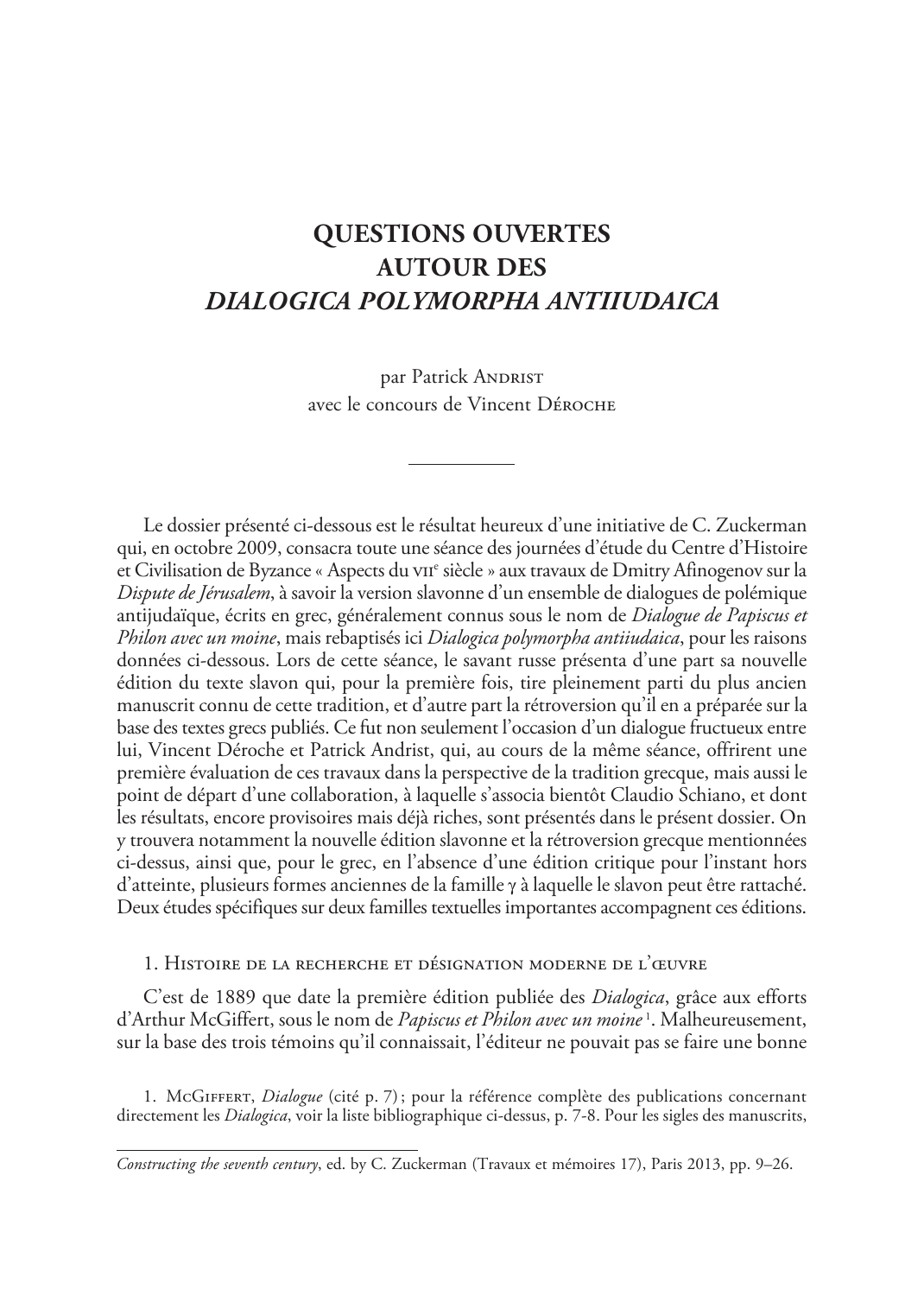### **La recension** γ **des** *Dialogica polymorpha antiiudaica* **et sa version slavonne,** *Disputatio in Hierosolymis sub sophronio patriarcha* **: une première approche**

Dmitry AFINOGENOV – Patrick ANDRIST – Vincent DÉROCHE

#### Avant-propos

#### 1. L'édition et ses principes

La présente édition ne se veut pas une édition critique définitive des *Dialoga polymorpha antiiudaica*, mais une simple étape d'un *work in progress* en vue de cette édition, visant à donner d'ores et déjà au lecteur un premier aperçu partiel de la tradition textuelle complexe1 . Le choix a été fait de donner une forme représentative de la recension grecque gamma, accompagnée d'une traduction française, et une édition du manuscrit slave le plus ancien, le Peć 83 (A), indiquant les variantes par rapport à l'édition Prokhorov de l'autre témoin slave essentiel, la collection de saint Cyrille de Beloozero, avec une rétroversion en grec tirée de ces deux témoins et des manuscrits grecs; les formulations de ces derniers y ont été systématiquement reprises pour les portions de texte communes avec le slave afin de donner une approximation du texte grec à l'origine de l'archétype slave commun de ces deux manuscrits, la rétroversion ayant pour but principal de faciliter au lecteur la comparaison avec la recension grecque conservée.

Pourquoi la recension grecque γ, alors qu'existent les familles α et β², sans compter des manuscrits inclassables, mais souvent fort intéressants? Le facteur premier de ce choix est la dépendance évidente de la version slave envers la recension grecque γ, dont elle représente une sous-branche appelée σ : la comparaison de la version slave avec les témoins grecs ne pouvait donc se faire de façon fructueuse qu'à l'intérieur de la famille γ, et en retour la version slave contribue bien entendu à la reconstruction de l'histoire de la famille γ. Une autre raison conduisait à privilégier la famille γ : elle comprend le témoin grec qui donne la plus grande extension conservée du texte grec, le Vatopédi 555, choisi

1. Voir ci-dessus pour un premier aperçu de l'ensemble du dossier ANDRIST, DÉROCHE, Questions ouvertes.

2. Voir ci-dessous pour la branche β Schiano, Les *Dialogica*.

*Constructing the seventh century*, ed. by C. Zuckerman (Travaux et mémoires 17), Paris 2013, pp. 27–103.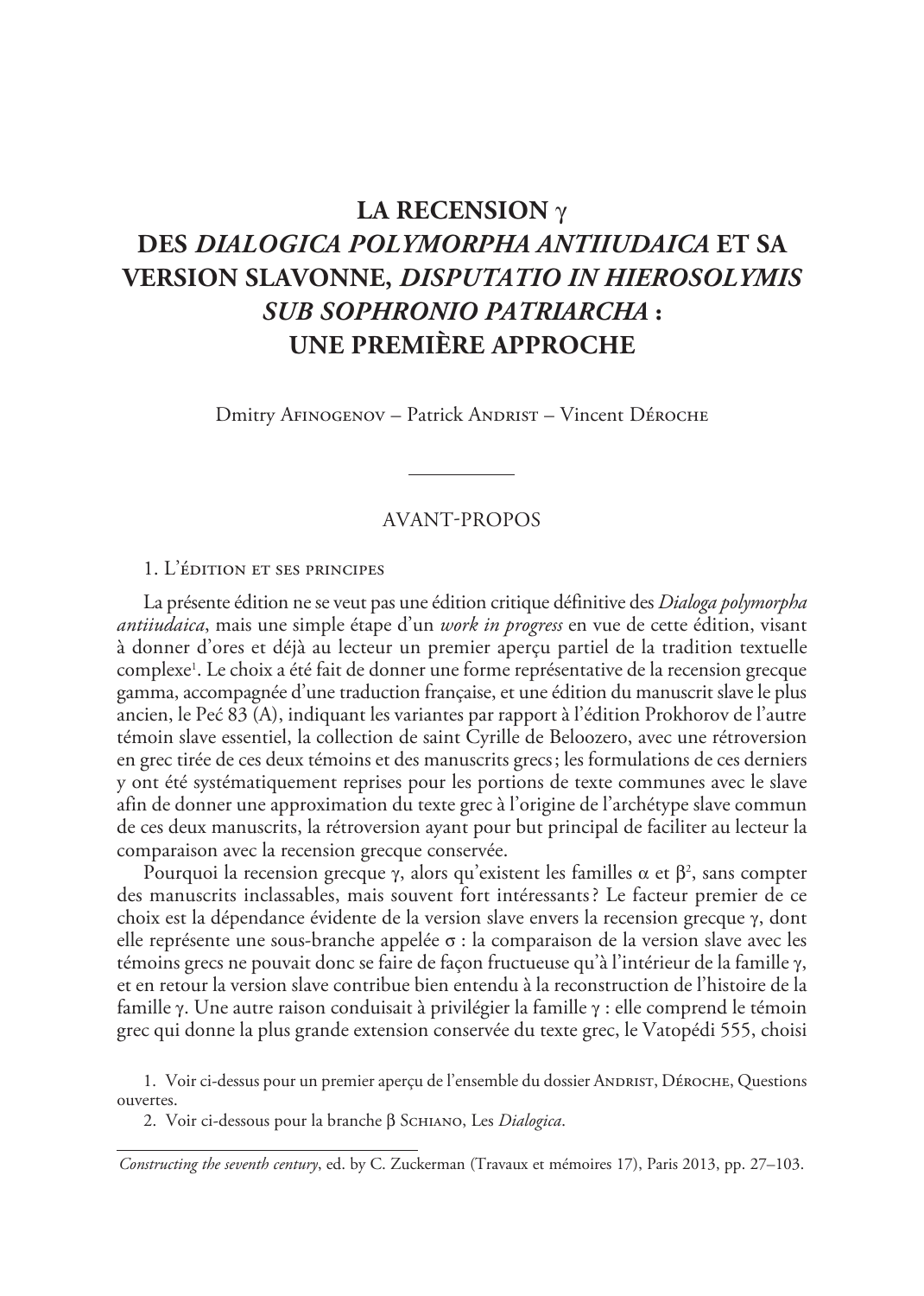### **Essai sur la famille** γ **des** *Dialogica polymorpha antiiudaica* **et de ses sources : Une composition d'époque iconoclaste ?**

par Patrick ANDRIST<sup>1</sup>

À l'image d'autres textes fluides de l'époque byzantine, l'organisation en familles des manuscrits des *Dialogica* pose des problèmes difficiles, comme l'illustrera la présente étude, consacrée à la famille γ. Celle-ci a été identifiée par Claudio Schiano et Immacolata Aulisa dans l'introduction de l'édition 2005, où ils purent déjà lui rattacher les manuscrits A G H L P S W2 . C'est le point de départ de notre enquête visant à préciser les contours de cette famille, notamment les sources utilisées, les manuscrits qui la composent et leurs relations, dans le but de proposer une première ébauche de stemma. Nous tâcherons également d'en tirer les conséquences pour la datation de cette famille.

Dans l'état actuel du dossier, il ne peut s'agir que d'une nouvelle étape imparfaite de la recherche, que nous soumettons à la critique pour la stimuler et l'encourager à poursuivre sur la voie d'une meilleure connaissance de cette œuvre et de son histoire.

#### 1. La délimitation de la famille γ et ses incertitudes

Parmi les sept premiers témoins de la famille γ signalés ci-dessus, nous nous concentrerons sur les manuscrits les plus anciens, en écartant P, interpolé, et en ajoutant Va, signalé entre-temps. Sur cette base il est possible *a priori* de remarquer quelques caractéristiques de cette famille, qui devront être nuancées dans la suite de cette étude :

- sa principale particularité est qu'elle contient les chap. 17 et 18 ; en conséquence, le texte de ces témoins est relativement plus étendu que celui des autres familles;
- $\bullet$  elle est clairement modulaire<sup>3</sup>. Comme l'illustre le tableau ci-dessus<sup>4</sup>, les limites des parties constitutives contiennent généralement les mêmes portions du texte, malgré

1. Nous remercions chaleureusement Vincent Déroche et Claudio Schiano, avec qui nous avons échangé une très riche et très stimulante correspondance sur plusieurs des points développés ci-dessous.

- 2. Pour la liste des manuscrits cités et la bibliographie de base, voir ci-dessus, p. 5-8.
- 3. Sur cette notion, ANDRIST, DÉROCHE, Questions ouvertes, *supra*, p. 11.
- 4. Andrist, Déroche, Questions ouvertes, *supra*, p. 13.

*Constructing the seventh century*, ed. by C. Zuckerman (Travaux et mémoires 17), Paris 2013, pp. 105–138.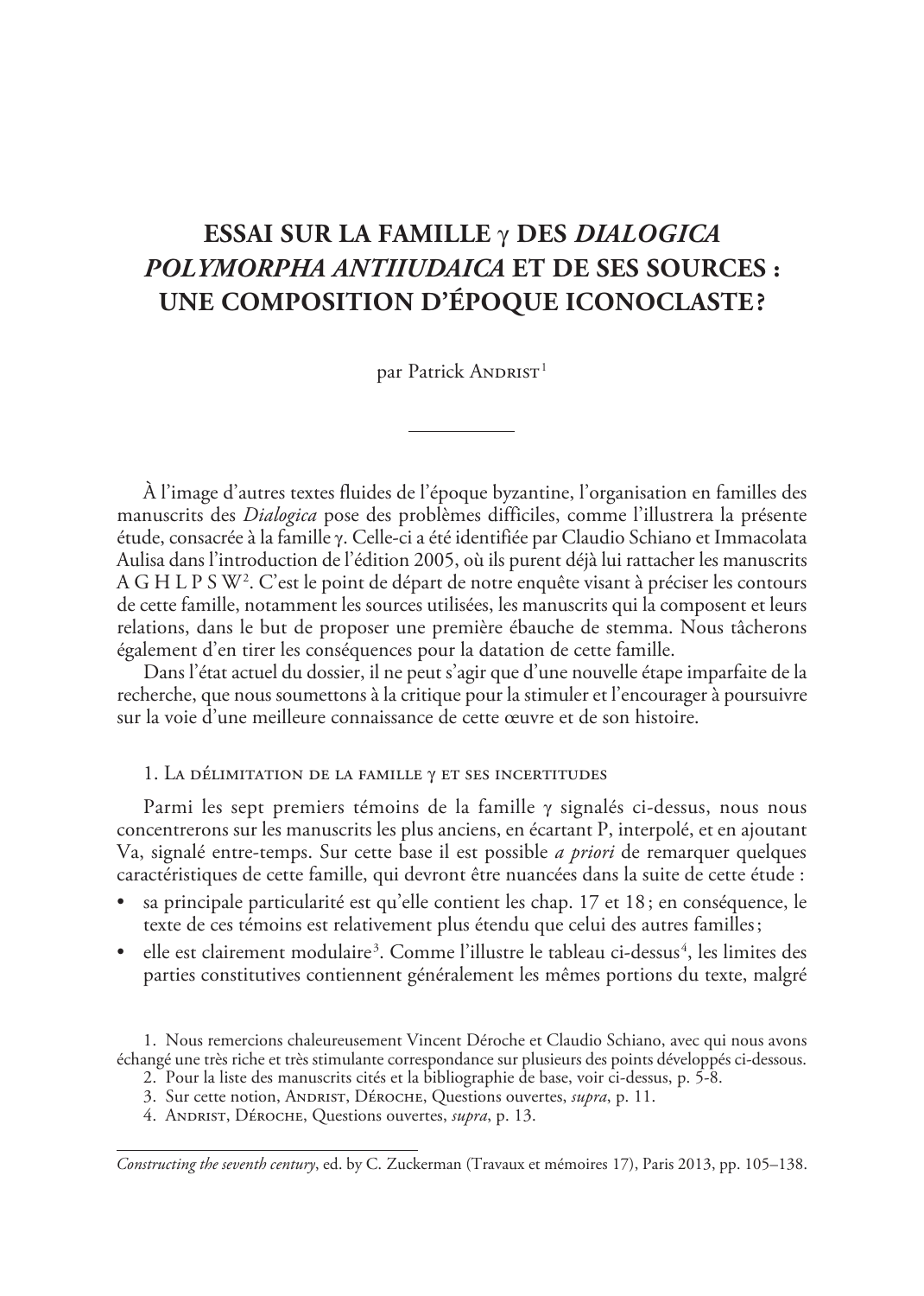### **Les** *Dialogica polymorpha antiiudaica* **dans le Paris. Coisl. 193 et dans les manuscrits de la famille β**

par Claudio SCHIANO

#### 1. Préambule<sup>1</sup>

La tradition manuscrite des *Dialogica polymorpha antiiudaica*<sup>2</sup> peut difficilement être ramenée à un schéma linéaire. Le manque d'autorité de son ou ses rédacteurs a permis aux copistes toute licence pour manipuler le texte selon leurs capacités linguistiques et leurs objectifs culturels ou polémiques, en l'abrégeant ou bien l'interpolant librement avec des développements conceptuels ou des citations scripturaires. De ce fait, s'il est possible d'établir des parentés à l'intérieur de petits groupes de manuscrits dotés de similarités évidentes (par exemple, les manuscrits « jumeaux » **H** et **S**, qui divisent le texte en cinq *dialexeis* et ont quelques variantes propres3 , ou les manuscrits **L** et **W**), il est bien plus difficile, et même parfois discutable méthodologiquement, de définir des regroupements plus larges de manuscrits.

1. Je tiens en premier lieu à remercier Vincent Déroche, Constantin Zuckerman et Patrick Andrist de m'avoir invité à contribuer à ces recherches philologiques sur l'écheveau de la polémique antijudaïque. Je tiens en outre à remercier Patrick Andrist pour la discussion approfondie et ses suggestions toujours utiles.

2. Dorénavant *Dialogica* ; anciennement appelés *Dialogue de Papiscus et Philon*, voire *Dialogus Anastasianus* ou *Dialogi Anastasiani*. Sur les problèmes d'appellation, voir ANDRIST, Pour un répertoire, p. 289; Ib., compte rendu, p. 798-799. P. Andrist a observé à juste titre que l'appellation de *Dialogus Papisci et Philonis cum monacho*, que nous disions déjà avoir utilisée « più per convenzione che per convinzione della sua genuinità » (Aulisa, Schiano, *Dialogo*, p. 90), désigne une seule des parties de ce texte articulé et stratifié (ou, peut-être, une de ses sources) et ne se trouve que dans une branche de la tradition manuscrite (cf. *infra*). L'appellation qu'il proposait en échange, avec le nom d'Anastase, n'en pose pas moins problème, car, quoique plus ancienne, elle ne figure elle aussi que dans une partie de la tradition manuscrite (α**1**; les témoins les plus anciens, outre **D** déjà inclus dans α**<sup>1</sup>** , se réduisent à **E** et la *Disputatio Anastasii*). Le risque d'anachronisme devient évident avec la proposition de placer sous ce titre de *Dialogica Anastasiana* aussi les *Trophées de Damas* qui, à mon sens, n'ont aucun lien avec un Anastase (les copistes, du moins celui du Jérusalem Saint Sabas 509, pensaient peut-être à Anastase Sinaïte; mais cf. *supra*, ANDRIST, DÉROCHE, Questions ouvertes, p. 20-22). La plupart des manuscrits transmettent des titres très génériques (e.g. διάλεξις ἰουδαίου καὶ χριστιανοῦ).

3. Voir Andrist, Essai, p. 106-107.

*Constructing the seventh century*, ed. by C. Zuckerman (Travaux et mémoires 17), Paris 2013, pp. 139–170.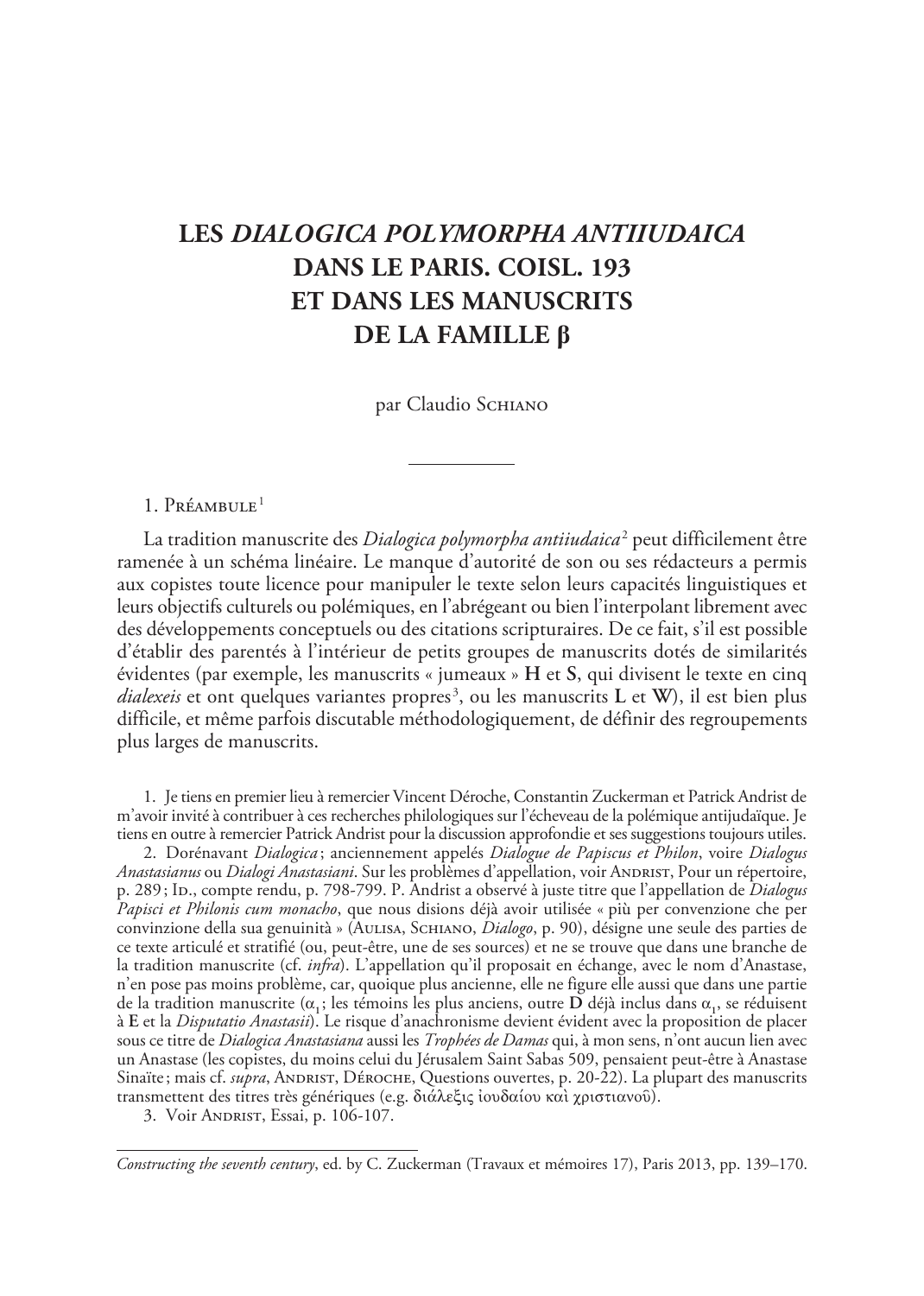### **L'INCIDENT DE CNOSSOS (FIN SEPTEMBRE/DéBUT OCTOBRE 610)**

par Georges KIOURTZIAN

Le bloc de marbre sur lequel est gravé le texte qui fait l'objet de cette étude a été découvert fortuitement en septembre 1960 à Héraklion (Crète), au cours de travaux d'aménagement dans le secteur du port de la ville. La pierre a été trouvée dans les remblais de l'ancienne muraille vénitienne et, plus précisément, dans la partie nord de celle-ci.

Il s'agit d'un cube de marbre blanc qu'on désigne généralement comme cippe (fig. 1), d'une hauteur de 0,57 m sur 0,63 m de largeur. Le sommet et la base sont ourlés d'une moulure exécutée avec maîtrise. Sur la face principale est gravée une belle inscription de cinq lignes (hauteur des lettres : 0,05 m), avec les réglures également gravées. La face qui apparemment était invisible est dépourvue de toute décoration, alors que les deux autres portent un décor gravé : la première, une croix simple de forme latine avec les extrémités évasées, et l'autre, une belle croix de Malte inscrite en médaillon et flanquée de quatre cercles plus petits (fig. 2 et 3).

Le cippe est conservé en assez bon état, à l'exception de quelques épaufrures provoquées lors de son extraction des remblais, notamment en haut à droite, mais sans nuire à la lisibilité de l'inscription.

La forme et le matériau du bloc invitent à voir dans ce cippe la réutilisation d'une base de statue antique, probablement de l'époque impériale.

Aujourd'hui, ce monument, qui constitue la seule inscription historique découverte à ce jour à Héraklion, est conservé au musée historique de la ville $^{\rm l}$ .

#### L'inscription

La première édition a été faite par Σωσώ Λογιάδου-Πλάτωνος², Ἱστορικὴ βυζαντινὴ ἐπιγραφὴ ἐξ Ἡρακλείου, Κρητικὰ χρονικὰ 15-16, 1961-1962, fasc. II, p. 47-58, photographie pl. A (édition reprise à l'identique dans Ηράκλειο, η άγνωστη ιστορία της

1. Mes remerciements vont aux autorités du musée historique de la ville d'Héraklion et surtout à Monsieur A. Kaloutsakis, chargé des collections historiques ainsi qu'à tout le personnel du musée pour leur aimable accueil et leur aide durant mon séjour en Crète.

2. Désormais : Logiadou-Platônos, Ἱστορικὴ ἐπιγραφὴ.

*Constructing the seventh century*, ed. by C. Zuckerman (Travaux et mémoires 17), Paris 2013, pp. 173–196.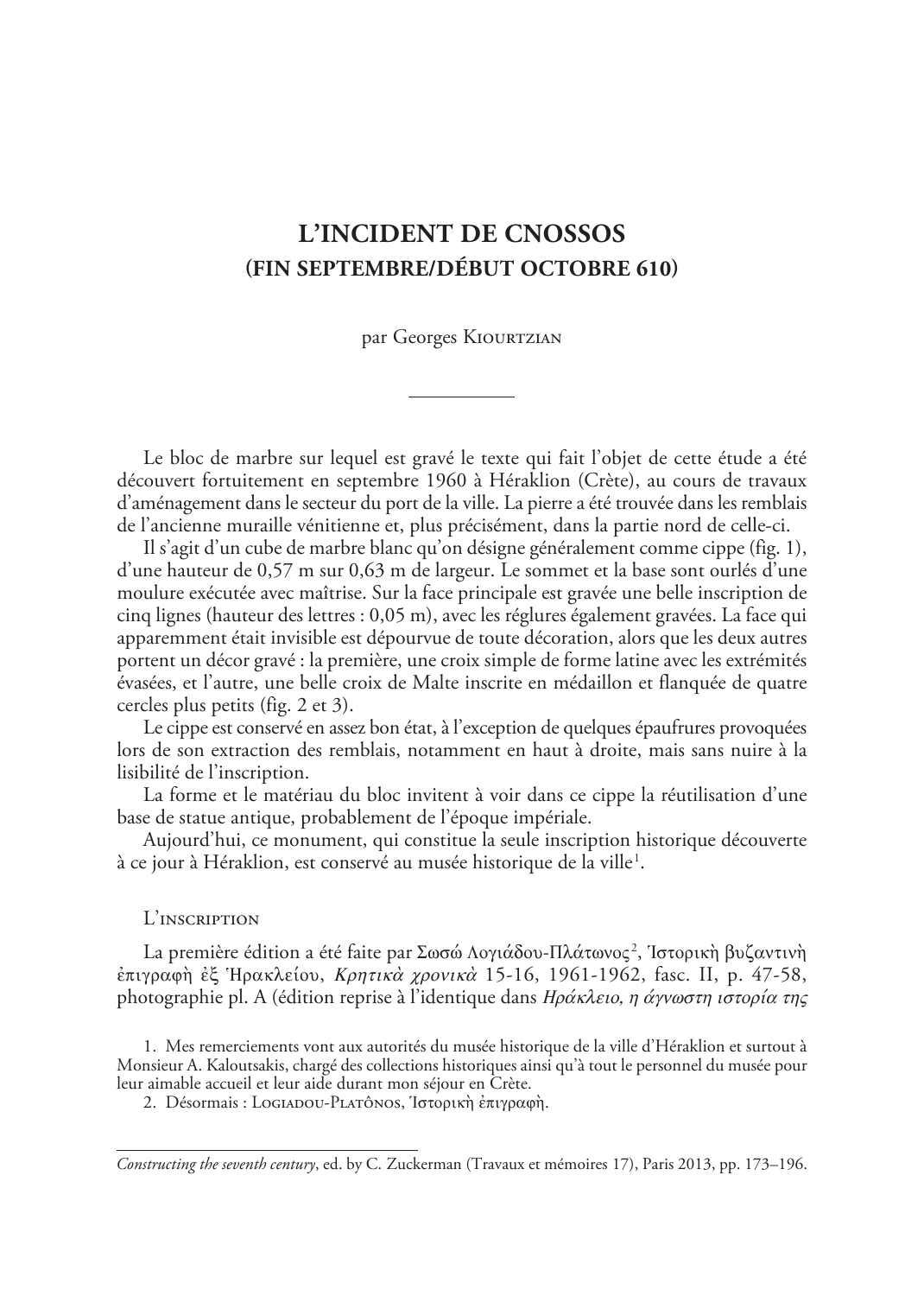#### **Heraclius and the return of the Holy Cross\***

by Constantin ZUCKERMAN

#### *For Cyril Mango*

In two short studies published simultaneously with mutual acknowledgements, Holger Klein and the late Paul Speck have proposed a new interpretation of two entries in the final part of the *Easter Chronicle*. While the two authors diverge in some arguments, they both conclude that the Exaltation of the Holy Cross was celebrated in Constantinople in September 629 and that the relic of the Cross was returned by the Persians to Byzantium quite some time before that date, and not in 630, as has often been asserted by their predecessors.1 I adhere to this basic finding, and yet I must also recognize that the arguments put forward by Cyril Mango and, in much more detail, by Bernard Flusin in favor of the Cross' return to Jerusalem in 630 keep much of their strength (Klein and Speck have barely addressed these arguments). The only possible resolution of this paradox resides in an even more paradoxical admission that the Holy Cross was returned to Jerusalem twice, in 629 and in 630.

In the pages that follow I propose a reconstruction of Heraclius' itinerary from mid-628 to mid-630, which completes my studies of Heraclius' campaigns in  $624-5$  and in  $626-7<sup>2</sup>$ This reconstruction is founded on a hierarchy of sources, with those closest to the events, unsurprisingly, the best informed. In the time that has passed since my communication on the subject at the colloquium of October 2009 which launched the present volume, James Howard-Johnston has produced a broad study of the period based on a thorough analysis of sources.<sup>3</sup> Fortunately for the reader, James and I practically never agree, either in our perception of each individual source or in our reconstruction of the events.

\* I am very grateful to Marek Jankowiak, Avshalom Laniado and Federico Montinaro for having kindly read this this paper and shared with me their more or less critical remarks.

1. H. Klein, Niketas und das wahre Kreuz : kritische Anmerkungen zum Chronicon Paschale ad annum 614, *BZ* 94, 2001, pp. 580–7; P. Speck, Zum Datum der Translation der Kreuzreliquien nach Konstantinopel, in Ip., *Varia. 7* (Poikila Byzantina 18), Bonn 2000, pp. 167–77.

2. C. ZUCKERMAN, Heraclius in 625, *REB* 60, 2002, pp. 189-97; ID., The Khazars and Byzantium : the first encounter, in *The world of the Khazars : new perspectives : selected papers from the Jerusalem 1999 International Khazar Colloquium*, ed. by P. B. Golden, H. Ben-Shammai and A. Róna-Tas (Handbook of Oriental studies. Section 8, Uralic & Central Asian studies 17), Leiden – Boston 2007, pp. 399–432.

3. J. Howard-Johnston, *Witnesses to a world crisis : historians and histories of the Middle East in the seventh century*, Oxford 2010.

*Constructing the seventh century*, ed. by C. Zuckerman (Travaux et mémoires 17), Paris 2013, pp. 197–218.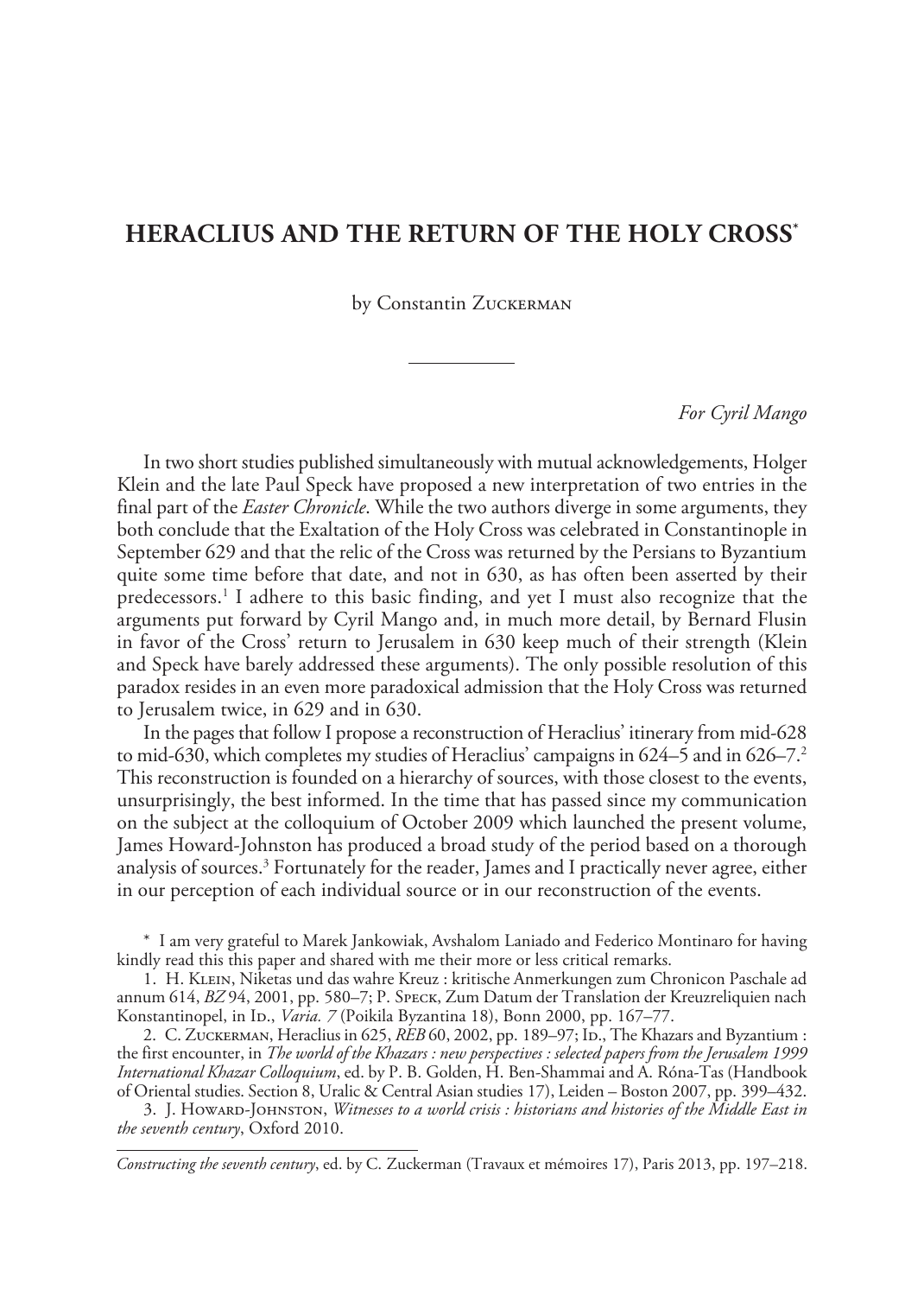### **Jean de Soloi, un évêque chypriote au milieu du VII<sup>e</sup>  siècle**

par Denis Feissel

Le vii<sup>e</sup> siècle a vu l'extinction de l'épigraphie grecque antique dans un empire ébranlé par les invasions, avares et slaves dans les Balkans, perses puis arabes en Orient. Toutefois, selon les régions, cette extinction a été plus ou moins rapide. En Asie Mineure, dès le début du règne d'Héraclius (610-641), l'épigraphie protobyzantine prend fin dans des centres urbains ravagés par l'envahisseur perse. En Syrie, les dernières inscriptions antiques datées sont antérieures à Héraclius<sup>1</sup>, tandis qu'en Palestine l'épigraphie de langue grecque jette ses derniers feux au début du califat<sup>2</sup>. Dans ce grand reflux de l'hellénisme, l'épigraphie de Chypre fait quelque temps figure d'exception : l'île connaît en effet jusqu'au milieu du siècle une période de prospérité dont les inscriptions ne sont qu'un témoin parmi d'autres<sup>3</sup>. C'est sous Héraclius qu'a lieu la rénovation de l'aqueduc de Kythrea-Chytroi à Salamine-Constantia, promue par deux métropolites successifs, Ploutarchos et Arkadios. Échelonnées de 619 à 631, les huit dédicaces connues de différentes sections de l'aqueduc ont été bien étudiées $^4$ . On connaît moins le rôle, vers la même époque, d'un autre évêque bâtisseur, Jean de Soloi, dont les inscriptions sont apparues plus récemment.

1. L'inscription datée la plus tardive est *IGLS* II, 563, en 609/610 (an 658 d'Antioche).

2. La dernière dédicace de restauration des thermes de Gadara, datée du lundi 5 décembre 662, se réfère explicitement au califat de Mu'awiya : *SEG* 30, 1687. Pour les inscriptions grecques d'époque arabe, en Palestine et en Arabie, voir en dernier lieu P.-L. GATIER, Inscriptions grecques, mosaïques et églises des débuts de l'époque islamique au Proche-Orient (v11<sup>e</sup>-v111<sup>e</sup> siècles), dans *Le Proche-Orient de Justinien aux Abbassides*, éd. par A. Borrut *et al*., Turnhout 2011, p. 7-28.

3. Rappelons seulement le somptueux trésor d'argenterie civile de Lamboussa-Lapithos, probablement enfoui lors du second raid arabe de 650 et dont les pièces les plus récentes sont datées de Constant II (641-668) : voir en dernier lieu J. Durand, *Chypre entre Byzance et l'Occident, iv<sup>e</sup> -xvi<sup>e</sup> siècle*, Paris 2012, p. 59-73.

4. Le corpus de J. Pouilloux *et al.*, *Testimonia Salaminia. 2, Corpus épigraphique*, Paris 1987, p. 83-85, est insuffisant à cet égard. Pour une mise au point du dossier, voir J.-P. SODINI, Les inscriptions de l'aqueduc de Kythrea à Salamine de Chypre, Εὐψυχία *: mélanges offerts à Hélène Ahrweiler*, Paris 1998, p. 619-634, et une huitième inscription publiée la même année : *SEG* 48, 1810. Voir aussi mes remarques dans *Chroniques d'épigraphie byzantine 1987-2004*, Paris 2006, § 540, 542 et 543. D'après les chiffres d'indiction, les cinq dédicaces de l'archevêque Ploutarchos s'échelonnent de 619 à 625; celle d'Arkadios est de 628. La section la plus récente, sept arches financées par un don d'Héraclius, date de 631.

*Constructing the seventh century*, ed. by C. Zuckerman (Travaux et mémoires 17), Paris 2013, pp. 219–236.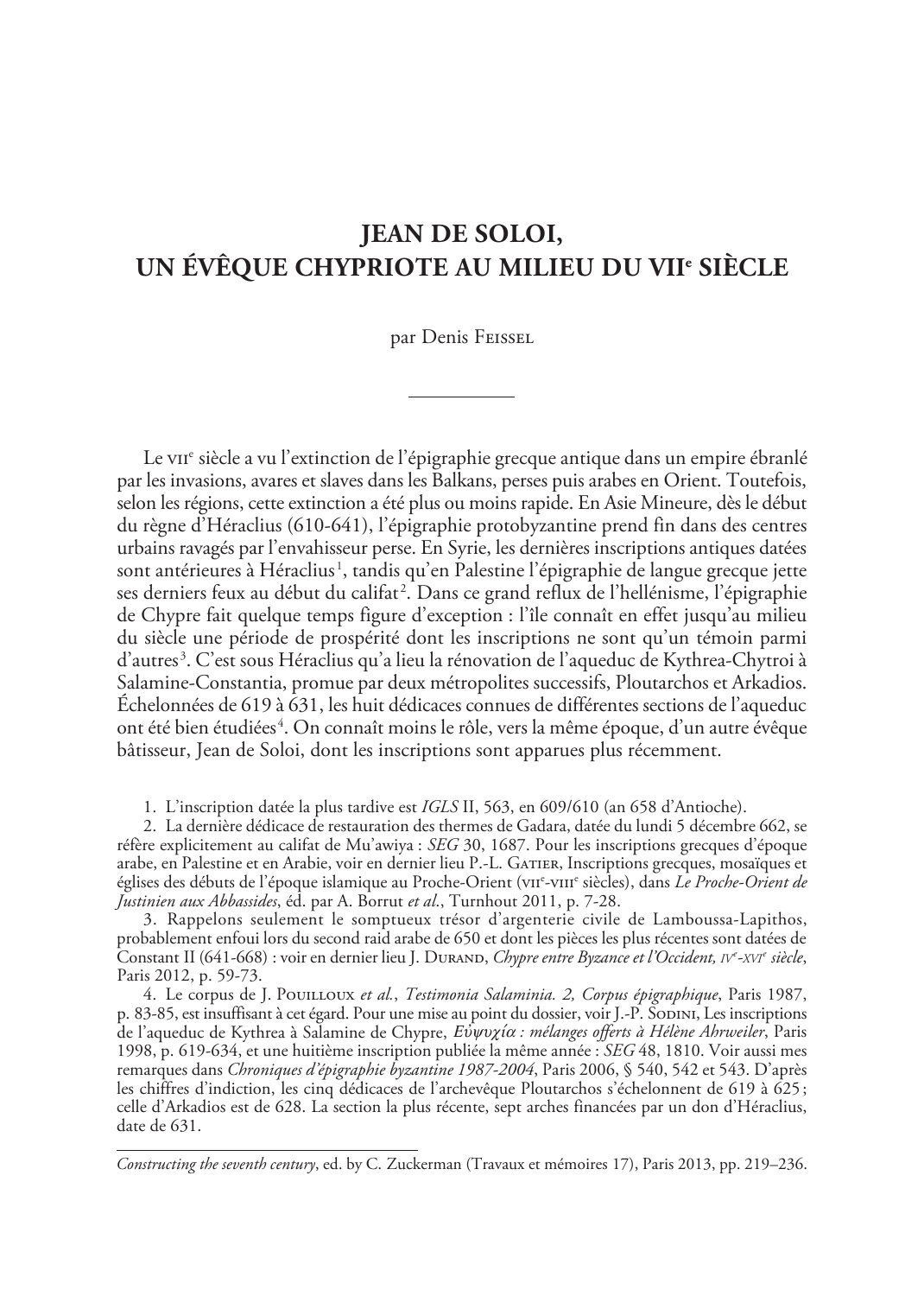#### **The First Arab Siege of Constantinople**\*

by Marek Jankowiak

لتفتحن القسطنطينية فلنعم الأَمير أميرها ولنعم الجيش ذلك الجيش

*Verily you shall conquer Constantinople. What a commander this will be, and what an army this will be!* Saying of the Prophet Muhammad<sup>1</sup>

No handbook of Byzantine history fails to mention the first Arab siege of Constantinople, a symbolic event that marks the turning of the tide in the first wave of Arab conquests. Usually thought to have lasted four years, from around 674 to 678, it has assumed in the eyes of Byzantinists an epochal significance. After 40 years of continuous defeats by victorious armies of Islam, the successful defence of the city of Constantine saved *in extremis* the Empire and, for some scholars, the European civilisation. To Georgije Ostrogorsky, "the significance of the Byzantine victory of 678 cannot be overestimated. For the first time the Arab advance was really checked and the invasion which had swept forward as irresistibly as an avalanche was now halted. In the defence of Europe against the Arab onslaught this triumph of Constantine IV was a turning point of world-wide historical importance. […] The fact that it [Constantinople] held saved not only the Byzantine Empire, but the whole of the European civilization."<sup>2</sup>

Few historians would employ today the same language, but the narrative has been universally accepted in Western historiography. The details of the siege remain, however, shrouded in mystery: its exact dates  $(670–7 \text{ or } 674–8?)$  and length  $(4 \text{ or } 7 \text{ years})$  are a matter of controversy; it is disputed whether the Arabs subjected Constantinople to a

\* I am grateful to Phil Booth, Denis Feissel, James Howard-Johnston, Robert Hoyland, Federico Montinaro, Cécile Morrisson, Harry Munt, Vivien Prigent, Ewa Wipszycka and the participants of her seminar, Adam Ziółkowski and Constantin Zuckerman for their help and comments. It does not follow that they subscribe to the views expressed below. All mistakes are mine.

1. Ibn Ḥanbal (d. 241/855–6), *Musnad*, Cairo AH 1313, iv.335; other references in S. Bashear, Apocalyptic and other materials on early Muslim-Byzantine wars : a review of Arabic sources, *Journal of the Royal Asiatic Society* 3rd series, 1, 1991, pp. 173–207, at p. 191 n. 123.

2. G. Ostrogorsky, *History of the Byzantine state*, rev. ed., New Brunswick NJ 1969, p. 125.

*Constructing the seventh century*, ed. by C. Zuckerman (Travaux et mémoires 17), Paris 2013, pp. 237–320.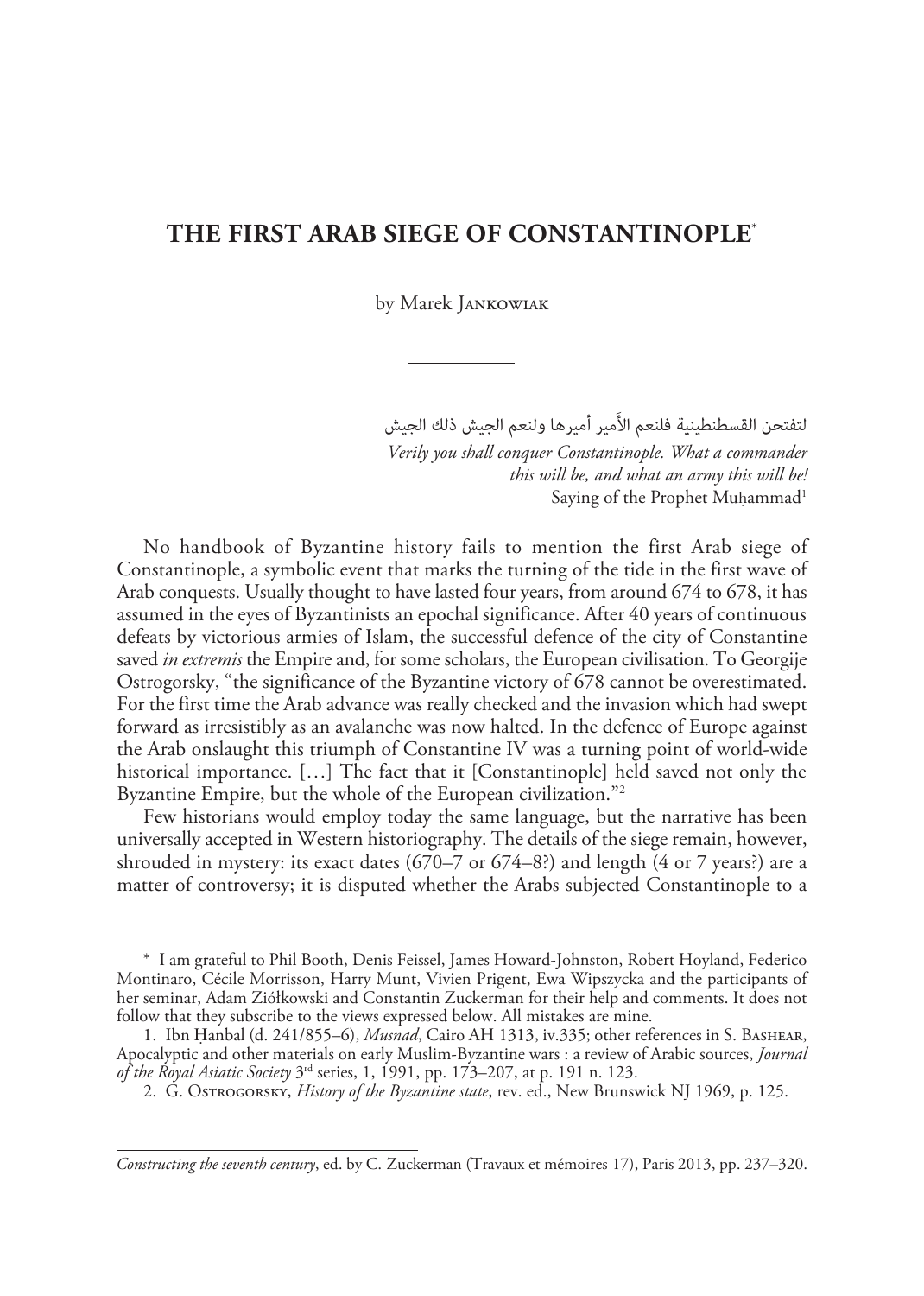### **Silk "made in Byzantium": a study of economic policies of emperor Justinian\***

by Constantin ZUCKERMAN

In studies that aspire to a comprehensive coverage of the history of silk during the reign of Justinian, this history takes the shape of two distinct episodes. In the first episode, derived from Procopius' *Secret history* and variously dated in the 530s or the 540s, Justinian and his finance minister Peter Barsymes destroy the traditional silk industry, based in Phoenicia, by imposing a price cap that drives traders and craftsmen out of business, and by creating a state monopoly, for which the craftsmen are now mandated to work. This policy is motivated in Procopius' narrative by Justinian's innate meanness and greed, and when modern scholars attempt to formulate alternative explanations, they are hardly more convincing. The second episode equally derives from Procopius, but this time from Book VIII of his *Wars*. Dated ca. 552, it shows Justinian in a very different light, by extolling the triumphal conclusion of his efforts, first mentioned in Book I of the *Wars*, to break the monopolistic sway of Persian traders over raw silk supplies to Byzantium. At Justinian's instigation, some Oriental monks convey the eggs of silk worms into the Empire and supervise their breeding to a stage when Procopius can proudly exclaim that "from that time forth" the production of raw silk was established in the land of the Romans.

Procopius explains the price controls introduced by Justinian as a measure of consumer protection against price rises consequent on the higher prices charged by Persian traders for raw silk. Scholars, like Charles Diehl, who adopt this explanation, admit that this policy, though well intentioned ("l'intention de l'empereur était bonne"), was poorly thought out, that it ruined the Byzantine silk-workers, and that Justinian had ultimately to cede to the Persians on prices, while striving to save what was left of the Byzantine silk industry by creating a state monopoly. In this sequence of events the arrival of the monks appears truly providential: "Un heureux événement vint fort à propos porter remède

\* I owe a debt of gratitude to Denis Feissel, David Jacoby, Avshalom Laniado, Federico Montinaro, and Étienne de La Vaissière for their most valuable advice and criticism.

*Constructing the seventh century*, ed. by C. Zuckerman (Travaux et mémoires 17), Paris 2013, pp. 323–350.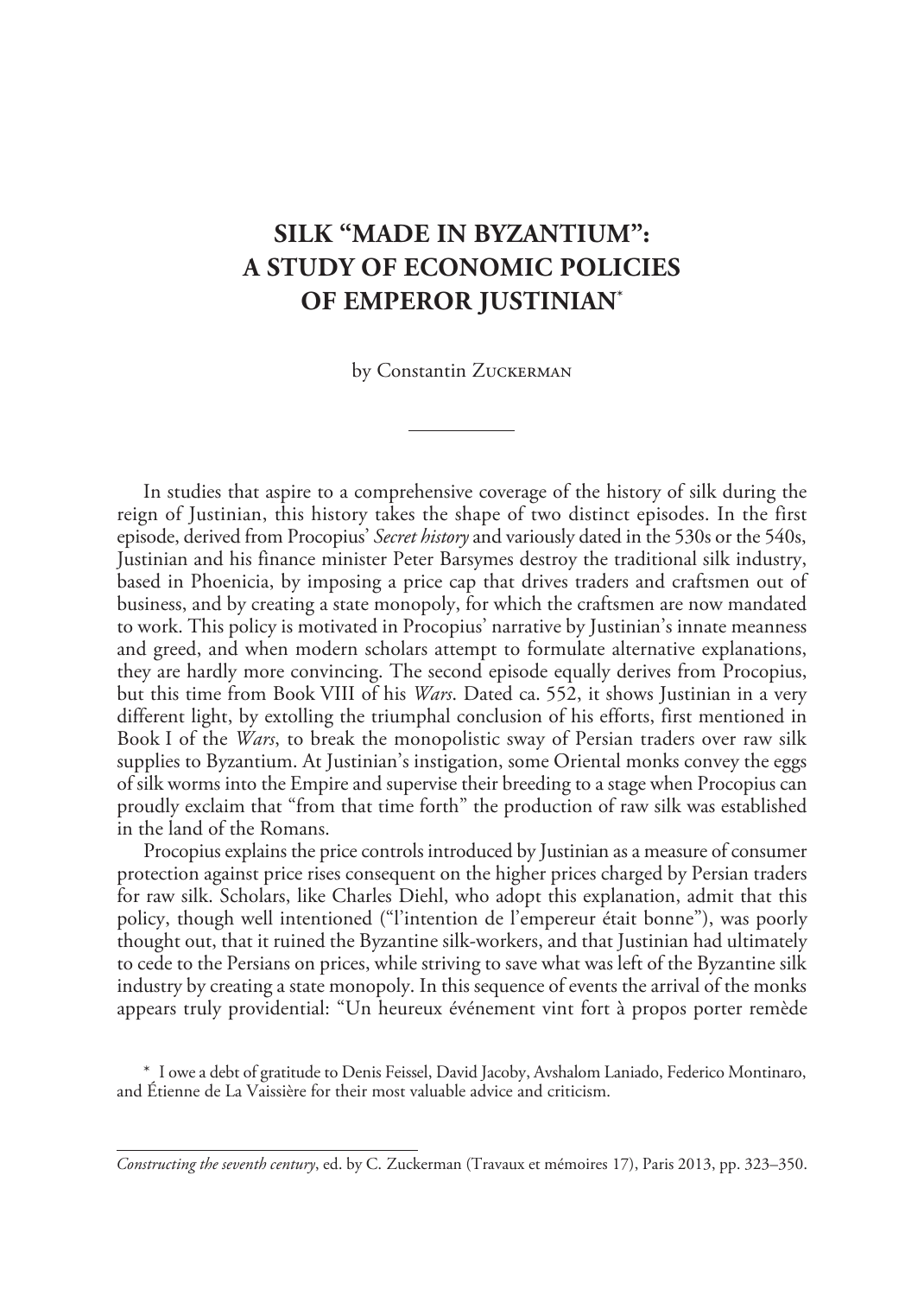### **Les premiers commerciaires byzantins\***

par Federico MONTINARO

#### **INTRODUCTION**

Dans son mémoire fondateur de 1740, le père Francesco de' Ficoroni publia un plomb du médailler vatican alors unique en son genre. Sur l'une des deux faces, une figure debout côtoyée de quelques signes alphabétiques occupait le champ, défini par une longue inscription circulaire. L'autre face était entièrement inscrite. Ficoroni reconnut facilement dans la figure sur la première face, qu'il tenait pour le revers, une effigie impériale : les attributs typiques de celle-ci (chlamyde, couronne, globe crucigère) revenaient sur les monnaies et les sceaux de la même collection. Faute de parallèles aussi éclairants, sa restitution de la légende fut moins brillante. Il en chercha le début sur la face aniconique, tenue pour l'avers. En divisant maladroitement les mots, il crut pouvoir y distinguer le nom propre (ENFOUKOIA) et la fonction (EPKIAPIUY [sic] ANOOHKHC EAAAAOC), inconnue par ailleurs, du titulaire du sceau. La dignité de « préfet honoraire » (ἀπὸ ἐπάρχων), bien reconnaissable dans l'inscription circulaire du « revers » complétait, à ses yeux, la titulature de ce personnage. Le nom « Constantin » dans la moitié droite de l'inscription – la restitution est certaine – était pour lui celui de l'empereur effigié. Les lettres côtoyant l'effigie, enfin, étaient comprises ainsi : celle à gauche de l'observateur – une sorte de Λ dans l'illustration – comme un A latin, pour *annus*; le groupe I-B, à droite, comme un numéral grec désignant l'année de règne.

Les deux cent soixante-dix ans passés depuis le travail de Ficoroni ont vu le nombre des plombs byzantins connus s'accroître énormément : de quelques dizaines à peine dans le modeste médaillier du Vatican à 70 ou 80 000 dans de nombreuses collections publiques et privées. L'inventaire des plombs du type particulier décrit en premier par le savant italien s'est accru dans une proportion très proche pour devenir peut-être le plus singulier des corpus sigillographiques byzantins. Son noyau est formé par une série de presque 200 plombs (« sceaux » au sens propre) et caractérisés d'une part par l'effigie très proche de celle des types monétaires contemporains et des sceaux proprement impériaux, de l'autre par la légende standard et – à l'exception des exemplaires les plus anciens – par la marque chronologique que Ficoroni avait mal comprises.

\* Je tiens à remercier Emmanuelle Capet, Marek Jankowiak, Artyom Ter-Markossian, Vivien Prigent et Constantin Zuckerman. Jonathan Shea et Eric McGeer m'ont guidé dans la consultation de la collection de Dumbarton Oaks lors de ma participation au *2011 Numismatics and Sigillography Summer Program*.

*Constructing the seventh century*, ed. by C. Zuckerman (Travaux et mémoires 17), Paris 2013, pp. 351–538.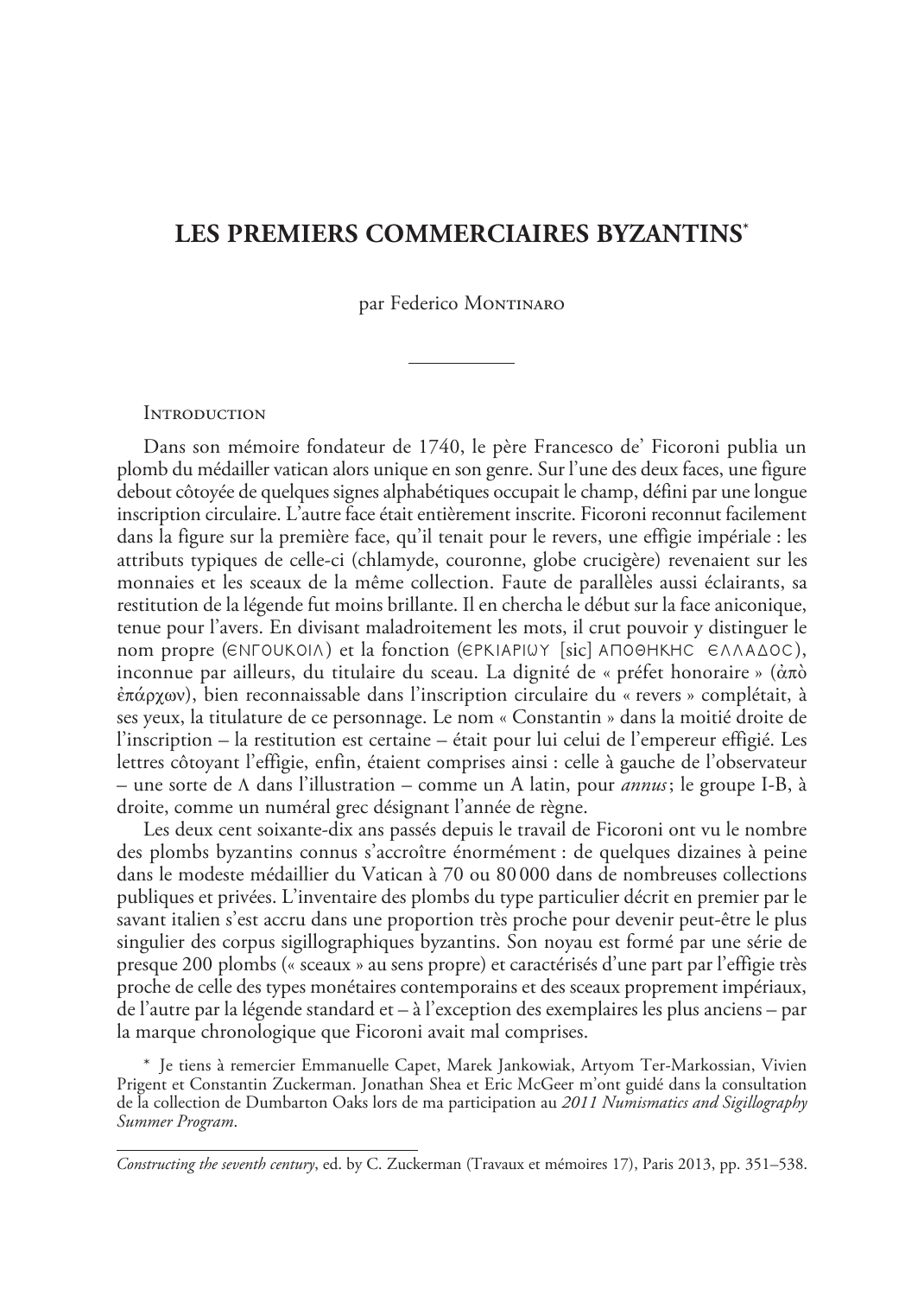### **Sur l'origine des anges eunuques à Byzance**

par Georges SIDÉRIS

*À mon père, Michel. In memoriam*

Situation du problème

Le thème de l'ange se présentant sous l'aspect d'un eunuque et en particulier d'un eunuque impérial, un cubiculaire, est un trait remarquable de la civilisation byzantine, notoirement absent en Occident. Plusieurs auteurs se sont penchés sur ce sujet qui intéresse à la fois l'histoire des institutions et l'histoire de l'art, en se focalisant surtout sur les Ixe-xiie siècles. L'historiographie met en relief l'analogie entre cour terrestre et cour céleste. En effet, les anges étant serviteurs et messagers du *Basileus* céleste, il était compréhensible que les Byzantins les conçussent sous les traits des serviteurs du roi terrestre<sup>1</sup>. Dans une perspective globale qui ne cherche pas le moment précis où cette analogie s'est affirmée, le viie siècle apparaît sans envergure, d'autant plus qu'un article de référence dû à Cyril Mango fait remonter les origines du phénomène beaucoup plus haut : au v<sup>e</sup> voire même au 1v $^{\rm e}$  siècle et à une assimilation de l'archange Michel au dieu castré Attis $^{\rm 2}$ .

1. Sur les rapports entre anges et eunuques, voir C. Mango, *Byzantium : the Empire of New Rome*, London 1980, p. 151-165 (le royaume céleste comme réplique de la cour impériale à Constantinople). K. M. Ringrose, *The perfect servant : eunuchs and the social construction of gender in Byzantium*, Chicago 2003, dans le chapitre intitulé « Transcending the material world: eunuchs and angels », p. 142-162, se focalise surtout sur les 1x°-x11° siècles, s'appuyant sur l'article de C. Mango (St Michael and Attis, *DChAE* 12, 1984, p. 39-62) pour les origines de cette association; l'auteur n'évoque pour le viie siècle que la vision des anges eunuques dans la Vie de Syméon Stylite le Jeune, sans citer celles de Jean l'Aumônier et de Syméon le Fou. Sh. Tougher, *The eunuch in Byzantine history and society*, London – New York 2008, p. 106-107, traite les rapports entre anges et eunuques brièvement, en abordant pour le vii<sup>e</sup> siècle seule la *Vie de Jean l'Aumônier*. E. VALDO MALTESE, Gli angeli in terra : sull'immaginario dell'angelo bizantino, dans *Dimensioni bizantine : donne, angeli e demoni nel medioevo greco*, Torino 1995, p. 69-92 (= *Materiali e discussioni per l'analisi dei testi classici* 24, 1990, p. 111-132), traite de l'ange eunuque surtout à partir du  $rx^{\circ}$  siècle, sans aborder les Vies de saints du vir<sup>e</sup> siècle. M. Hatzaki, *Beauty and the male body in Byzantium : perceptions and representations in art and text,*  London 2009, a centré le chapitre intitulé « Angels and eunuchs: the beauty of liminal masculinity » sur les x1<sup>e</sup>-xiv<sup>e</sup> siècles; ses incursions dans les sources des siècles antérieurs n'abordent pas les trois *Vies* du viie siècle, voir p. 86-115. Cf. également H. Maguire, The heavenly court, dans *Byzantine court culture from 829 to 1204*, ed. by H. Maguire, Washington DC, 2004, p. 247-258.

2. Mango, St Michael (cité n. 1).

*Constructing the seventh century*, ed. by C. Zuckerman (Travaux et mémoires 17), Paris 2013, pp. 539–558.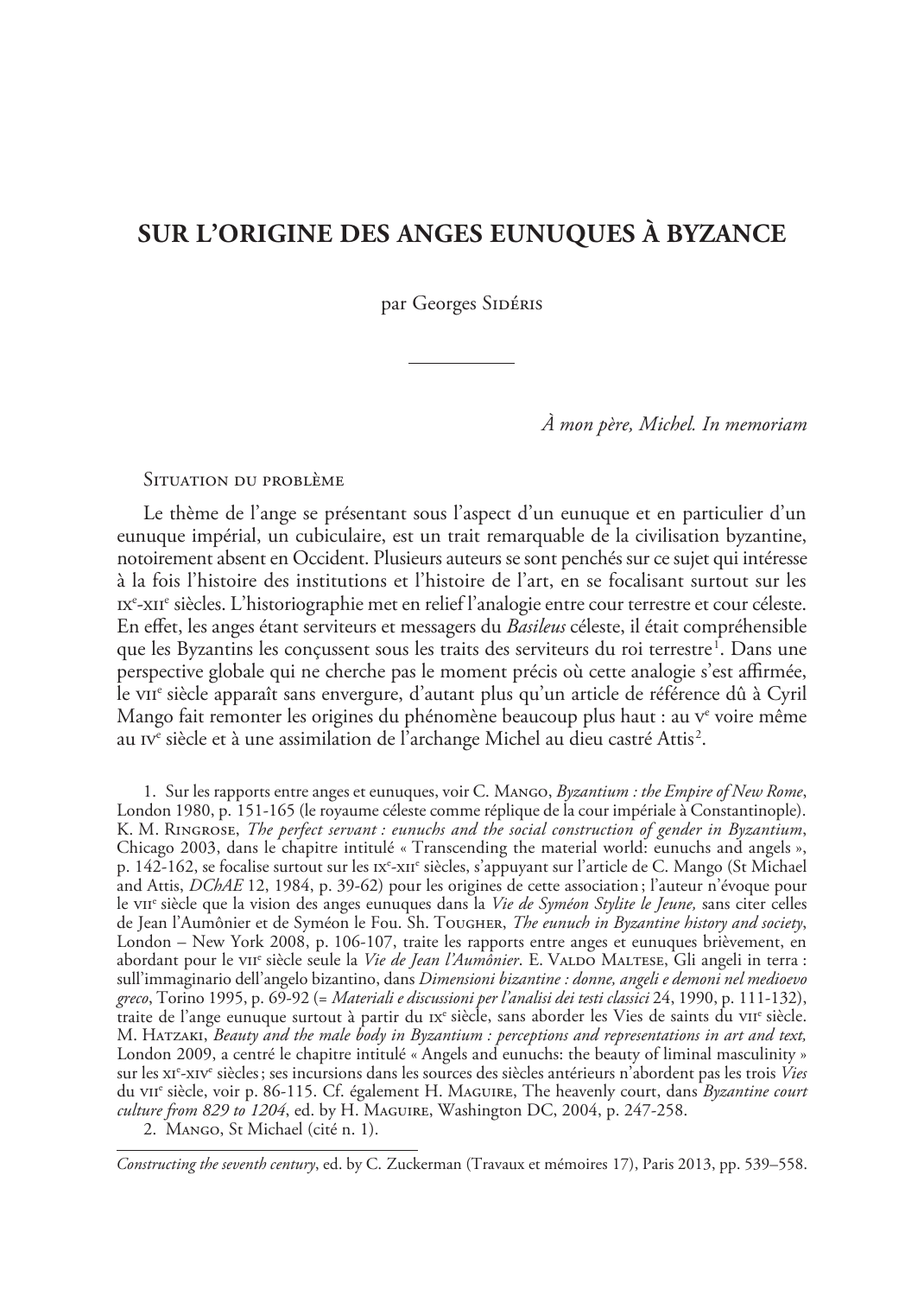### **The seventh-century Bagratids between Armenia and Byzantium\***

by Christian SETTIPANI

#### **INTRODUCTION**

The almost total absence of sizeable historical narratives makes the  $7<sup>th</sup>$  century a "dark century" *par excellence*, both in Western Europe and, in particular, in Byzantium. The history of its elites appears to be fundamentally incomplete: characters appear and disappear, but can rarely be linked to each other. Yet, as recently demonstrated by N. Garsoïan, the vision of "dark ages" should not be applied to Armenia in the period between the two kingdoms, least of all in the  $7^{\rm th}$  century.<sup>1</sup> For aristocrats of Caucasian origin, the silence of Byzantine chroniclers can be remedied by the accounts provided by local authors.2 The Byzantinists could appreciate this evidence thanks to translations of major Armenian and Georgian authors, in particular by R. W. Thomson, that began appearing in the 1970s.<sup>3</sup> Historical inscriptions and colophons have been made available

\* I thank Judith Saint Girons and Katharine Keats-Rohan for their work on the English text of my article.

1. N. Garsoïan, L'interrègne arménien : esquisse préliminaire, *Le Muséon* 122, 2009, pp. 81–92 (= Ead*.*, *Studies on the formation of Christian Armenia*, Ashgate Variorum 2010, no. II); Ead*.*, *Interregnum : introduction to a study on the formation of Armenian identity (ca 600–750)*, Louvain 2012.

2. For the contribution of the Arabic sources, which are all later than the  $7<sup>th</sup>$  century, see K. Boudoyan, *L'Arménie et la Transcaucasie sous domination arabe du vii<sup>e</sup> au ix<sup>e</sup> siècle d'après les sources arabes classiques*, thèse de doctorat, université Lumière-Lyon 2, 2002.

3. In this article, I shall use the following abbreviations:

- *ARK*: *Royal annals of K'artl'i*: R. W. Thomson, *Rewriting Caucasian history : the medieval Armenian adaptation of the Georgian Chronicles*, Oxford 1996.
- *Girk T'lt'oc'*: *(Book of Letters)*: partial French translation: N. Garsoïan, *L'église arménienne et le grand schisme d'Orient*, Louvain 1999, pp. 411–583.
- Łaz. P'arp.: Łazar P'arpec'i (Lazare of Pharbe): *The History of Łazar P'arpec'i*, transl. by R. W. Thomson, Columbia University 1991.
	- Łew.: Łewond Vardapet (Leonce the Priest): *History of Lewond, the eminent vardapet of the Armenians*, transl., introd., and commentary by Z. Arzoumanian, Philadelphia 1982.
- Movs. Dasx.: Movsēs Dasxuranc'i (or Kałankatuac'i): *The History of the Caucasian Albanians*, transl. by C. J. F. Dowsett, London 1961.
- P'awst. Buz.: P'awstos Buzandac'i: *The epic histories attributed to P'awstos Buzand (Buzandaran Pat'mut'iwnk')*, transl. and comment by N. Garsoïan, Harvard 1989.

*Constructing the seventh century*, ed. by C. Zuckerman (Travaux et mémoires 17), Paris 2013, pp. 559–578.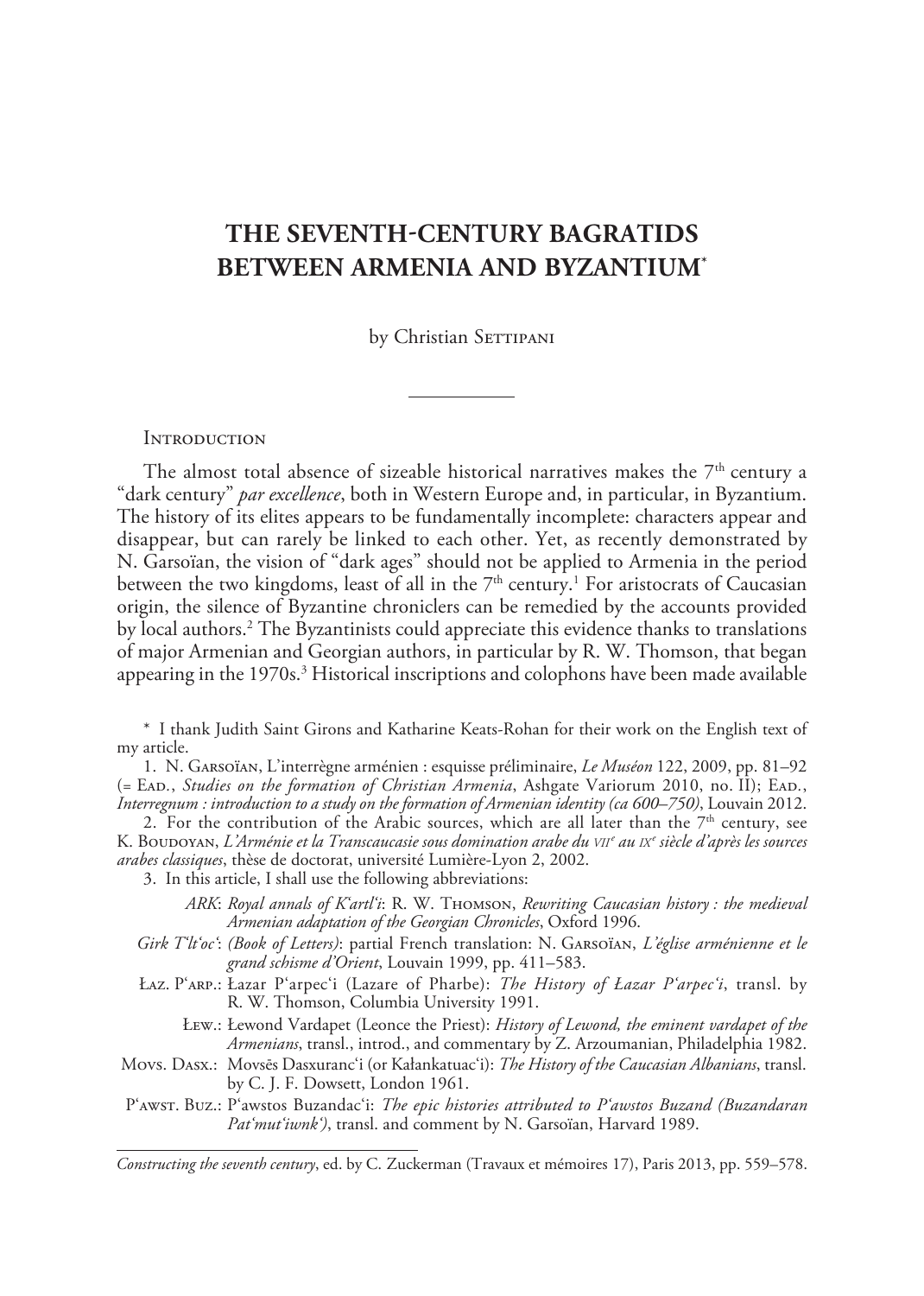### **La distinction à Byzance : société de cour et hiérarchie des dignités à Constantinople (vie -ixe  s.)**

par Mikaël Nichanian

Au-delà des fluctuations apparentes de leur valeur ou de leur usage, les dignités impériales jouent à Byzance un rôle social essentiel, puisqu'elles permettent à la fois de révéler l'appartenance d'un personnage à l'aristocratie et de fixer précisément son rang au sein du groupe dirigeant<sup>1</sup>. Dès le v1<sup>e</sup> siècle et jusqu'à la fin de l'Empire, le simple fait de frapper un sceau pour y inscrire son nom et sa dignité constitue déjà, en lui-même, l'indice spécifique d'une volonté de distinction sociale2 . À cet égard, l'apparition et l'extension de l'usage des sceaux au sein du groupe dirigeant témoignent d'un intérêt grandissant pour les signes extérieurs soulignant l'appartenance à l'aristocratie impériale.

Les différentes dignités renvoient à une stricte hiérarchie interne à l'aristocratie. Elles indiquent des gradations au sein de la classe dirigeante, mais ne constituent en aucun cas des castes fermées à l'intérieur desquelles un dignitaire serait enfermé pour le reste de sa carrière. L'étude des dignités permet de comprendre certaines des spécificités de l'aristocratie byzantine et notamment qu'elle ne constitue pas une noblesse figée dans une hiérarchie immobile, directement issue des avantages de la naissance. De fait, des dignités successives épousent étroitement l'évolution de la carrière d'un fonctionnaire, qui est elle-même liée à sa fortune ou à la faveur de l'empereur.

Cette plasticité de la hiérarchie palatine est d'autant plus décisive à Byzance qu'elle est remise en cause chaque année par la faveur impériale et, plus profondément encore, à chaque génération. Un aspect essentiel du système de titulature byzantin tient, en effet, à

1. Sur les dignités et la cour byzantines, voir notamment R. Delmaire, *Les institutions du Bas-Empire romain de Constantin à Justinien. 1, Les institutions civiles palatines*, Paris 1995; R. Guilland, *Recherches sur les institutions byzantines*, 2 vol., Berlin – Amsterdam 1967 ; J. F. Haldon, *Byzantium in the seventh century : the transformation of a culture*, Cambridge 1990; A. H. M. Jones, *The later Roman Empire : a social, economic and administrative survey*, 2 vol., Oxford 1964; N. Oikonomidès, *Les listes de préséance byzantines des ix<sup>e</sup> et x<sup>e</sup> siècles*, Paris 1972 ; *Byzantine court culture from 829 to 1204*, ed. by H. Maguire, Washington DC 1997.

2. Selon Philothée (Oikonomidès, *Listes*, p. 83, 18-21), la prééminence sociale revient aux bénéficiaires d'*axiai* accordées par l'empereur : « Toute la célébrité dans la vie, qui tient à la glorieuse valeur des titres, ne se manifeste pour les spectateurs que par l'appel à son ordre de préséance à la table splendide de nos très sages empereurs. »

*Constructing the seventh century*, ed. by C. Zuckerman (Travaux et mémoires 17), Paris 2013, pp. 579–636.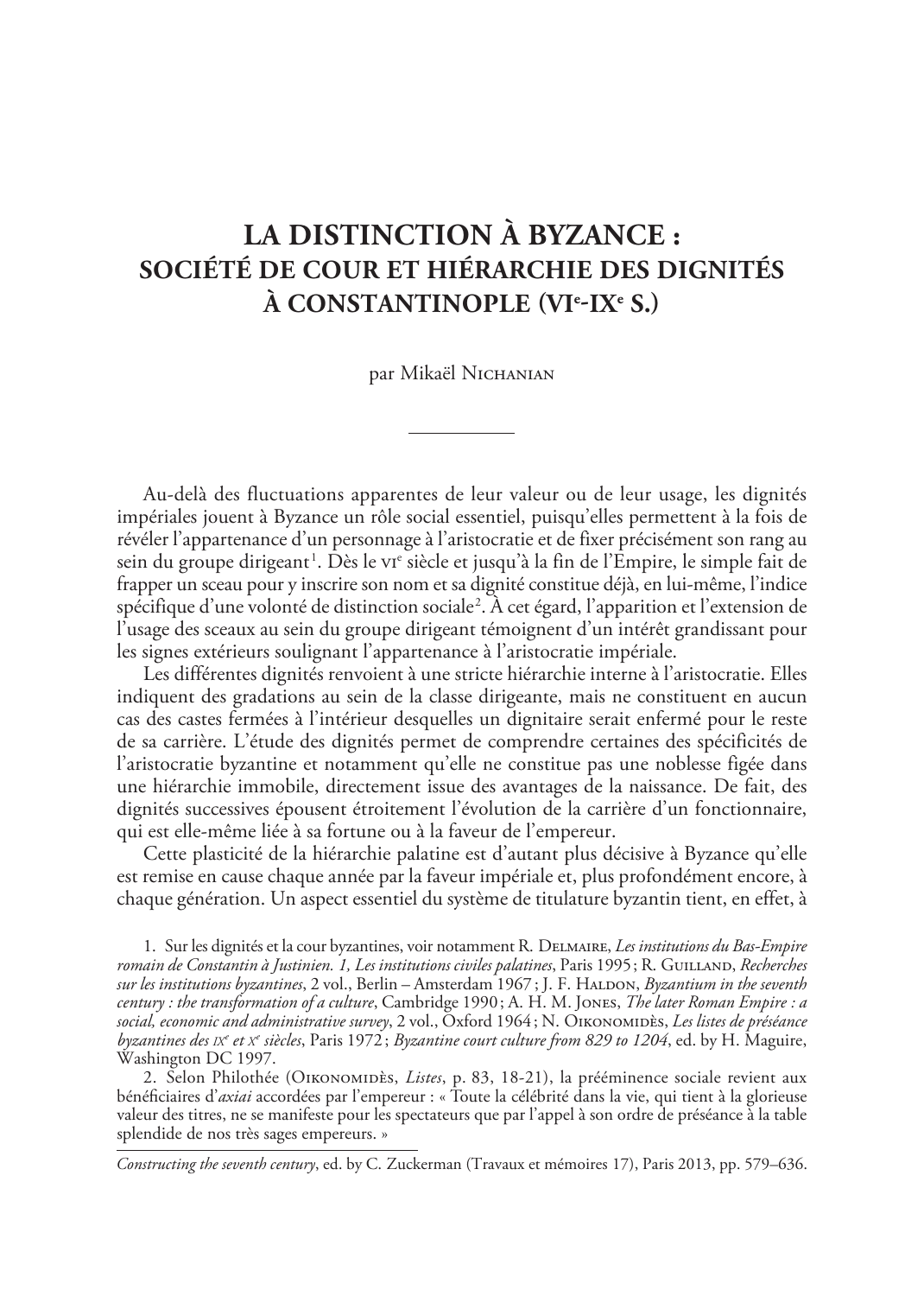### **The Muslim Conquest of Egypt Reconsidered**

by Phil Booth

INTRODUCTION<sup>1</sup>

In the *Zeitschrift für Papyrologie und Epigraphik* of 2010, Nikolaos Gonis published a short notice on P. Paramone 18, a document of sale from Hermopolis Magna first published in 2004. That document presents several curious features which have encouraged much speculation since: first, the situation of the sale "during the administration (ἐπὶ τῆς διοικήσεως)" of a person or persons now lost within a large lacuna (± 40); second, a reference, where the text restarts in the subsequent line, to the emperors "Heraclius and Heraclonas (Φλαου]ίων Ἡρακλείου καὶ Ἡρακλωνᾶ)"; and third, a then immediate allusion to the "first year (ἔτους πρώτου)" of the same διοίκησις. The text is dated to the Coptic month of Thoth (the  $29<sup>th</sup>$  August to the  $27<sup>th</sup>$  September) and although the editor dated it to September 620—a reading which ignores the clear reference to Heraclonas—Gonis has now fixed it in September 641, arguing that "Heraclius and Heraclonas" refers to Heraclonas' brief co-rule with Heraclius the New Constantine (Constantine III), and furthermore that news of the latter's death in April had still not filtered through to Hermopolis [Map no. 25] some months later.<sup>2</sup> For historians, this of course presents a tantalising prospect, for it places our document in the midst of the Muslim conquest of Egypt (ca. 640–2). Indeed, Gonis proposes that the otherwise obscure "administration" and "first year" are not those of the new Roman emperors, but instead refer to the Muslims. He therefore suggests that the document was composed in "a curious

1. The research for this paper was undertaken with the generous support of the Leverhulme Trust. Earlier versions of it were delivered in seminars at Oxford, Cambridge, Paris and Warsaw. I would like to thank all those present for their comments. In particular I must thank Federico Morelli, Robert Hoyland, Constantin Zuckerman and Marie Legendre for their thoughts on a draft of this paper, and James Howard-Johnston, with whom I translated the Ethiopic text.

2. N. Gonis, P. Paramone 18 : emperors, conquerors and vassals, *ZPE* 173, 2010, pp. 133–5, reading "fifteenth" indiction rather than "ninth". For the text see F. MITTHOF, Die römischen Kaiser als Vasallen des persischen Großkönigs : eine Teilpacht über Rebenland aus der Sāsānidenzeit, in *Paramone : Editionen und Aufsätze von Mitgliedern des Heidelberger Instituts für Papyrologie zwischen 1982 und 2004*, hrsg. von J. M. S. Cowey und B. Kramer, München 2004, pp. 199–224; with the amendment in D. HAGEDORN and F. MITTHOF, P. Paramone 18 : ein neu plaziertes Fragment, oder Cave restauratorem chartarum, *ZPE* 149, 2004, pp. 157–8.

*Constructing the seventh century*, ed. by C. Zuckerman (Travaux et mémoires 17), Paris 2013, pp. 639–670.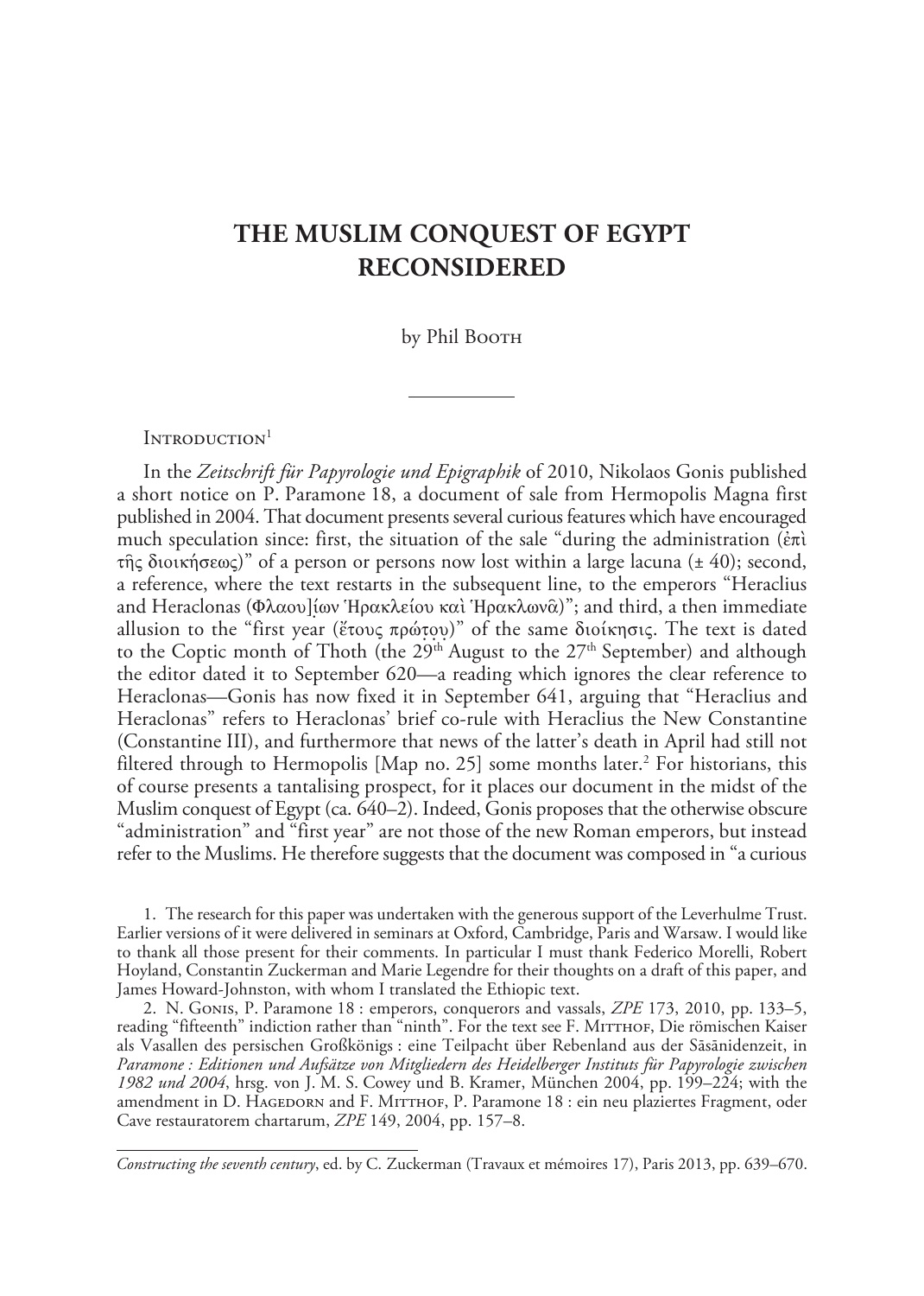### **Arabic Taxation in the mid-seventh-century Greek papyri**

Jean Gascou

This brief sketch of the fiscal system in Egypt in the first years of the conquest, and under the early Umayyads, dwells on aspects of continuity and change, while checking the eventual ideological and religious background of the fiscal measures introduced by the conquerors.\*

In approaching the subject, we need to keep in mind that the Arabs only take control of Egypt in 642, by virtue of the treaty of 641, even though they were present in the country since 639. They inherit the Byzantine tax system, rendered obsolete in part by the Sassanian occupation, notably in regard to the military annona and to a whole list of local expenses financed from the provincial taxes. The provincial administration and the municipal organization with its traditional magistracies and civic bodies *(defensores* and *politeuomenoi)* remain in place. The transfer of power occurs in an orderly fashion. According to a recent study, the Byzantines, at the start, view the Arabs more or less like the Germanic kingdoms of the West, Franks and Ostrogoths, as a kind of administrators empowered by Byzantium.<sup>1</sup>

Lacking state apparatus, constitutional laws, or coinage of their own, the Arabs leave the natives to follow traditional Roman and Byzantine law in their daily life until this vacuum fills up at the end of the seventh century. During this period, most blatantly between 639 and 641, they behave like an occupation force, which has to be fed and housed by the subjugated population. The Arabs in Egypt also have to subsidize a huge and continuing war effort against Byzantium. Yet, only after 642 can they levy regular taxes of their own.

\* This is the text of a lecture given at Cambridge (July 11 2012), in the frame of the international colloquium "Egypt in the seventh century," very successfully organized by Dr. Phil Booth.

The papyri are cited according to the abbreviations in the *Checklist*, http://scriptorium.lib.duke. edu/papyrus/texts/clist\_papyri.html.

1. This is the view of F. Morelli, ʿAmr e Martina : la reggenza di un'imperatrice o l'amministrazione araba d'Egitto, *ZPE* 173, 2010, pp. 135–57.

*Constructing the seventh century*, ed. by C. Zuckerman (Travaux et mémoires 17), Paris 2013, pp. 671–677.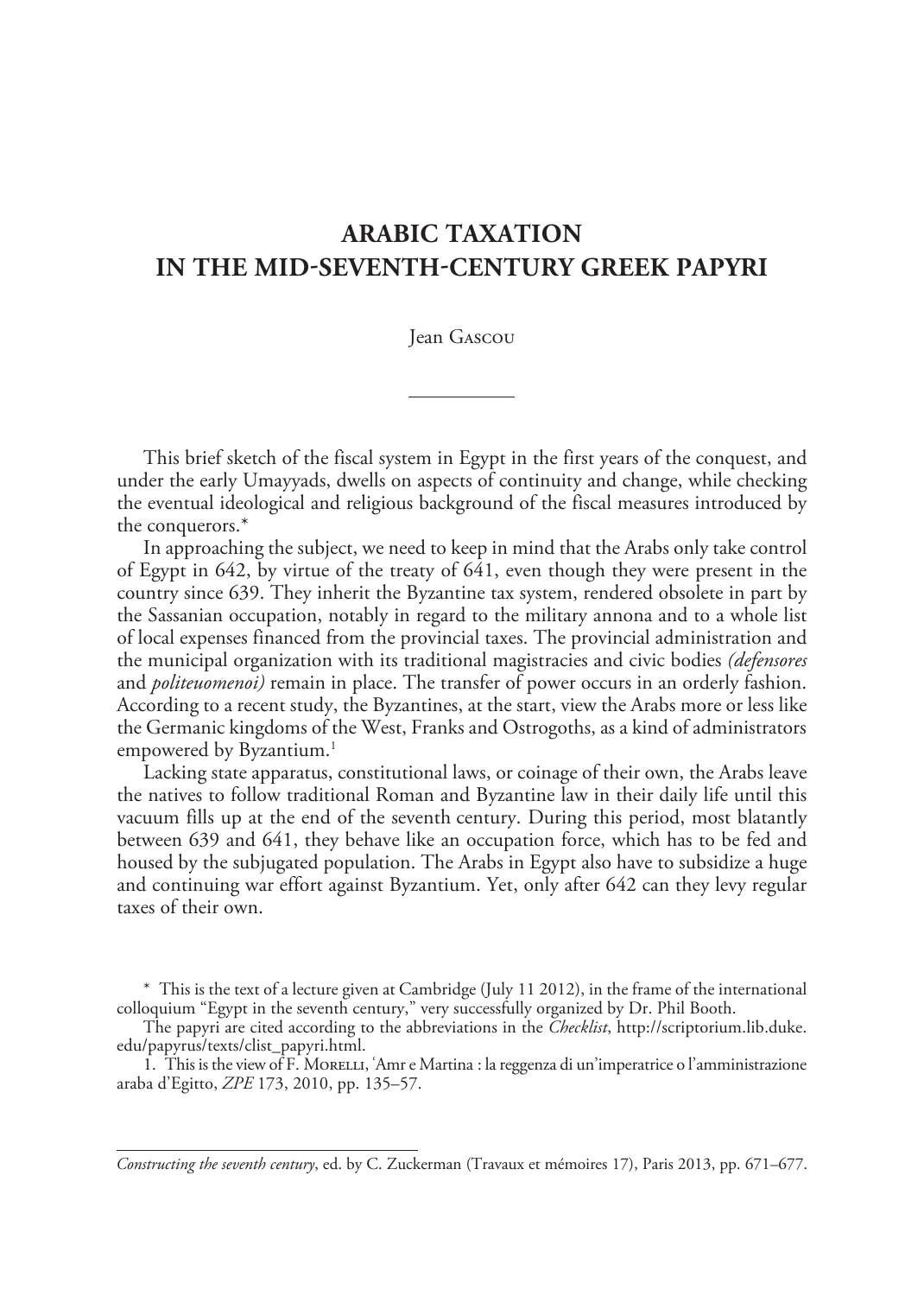### **Les premiers documents arabes de l'ère musulmane**

par Youssef RAGHEB

Comme l'ère de l'hégire ne fut instaurée qu'en 637 plus de trois lustres après la fuite qui en marque le début, elle ne couvre que les soixante-cinq dernières années du v $\mathrm{ur}^\mathrm{e}$  siècle<sup>1</sup>. Aussi tout document qui porte une date antérieure à sa fondation est fatalement apocryphe, comme la lettre du Prophète de l'an deux tardivement forgée au monastère de Sainte-Catherine où plusieurs exemplaires transcrits au fil du temps sont conservés comme de précieux trésors <sup>2</sup> .

#### LE NOMBRE

De cette brève période, le nombre de documents arabes qui ont traversé le temps paraît minime comparé à la masse des documents grecs : mes recherches n'ont permis de recueillir que soixante-trois dont quarante-trois seulement ( $n^{\circ}$  1-4, 6, 8-16, 18-25, 27, 31, 32, 35-38, 40, 41, 44-51, 53, 58-60), soit près de 69 %, portent toujours l'année qui y fut primitivement inscrite. Encore n'est-elle absolue que pour quarante : celle de deux (n<sup>os</sup> 36 et 48) est susceptible d'une double interprétation qui repousse le second au siècle suivant et celle du troisième (nº 38) inspire le doute. Mais la date de quatre autres fut restituée, bien que perdue dans les deux premiers et sciemment altérée dans les deux derniers : dans deux quittances bilingues (n<sup>os</sup> 26 et 28), elle fut supputée grâce à la date solaire qui survit dans la traduction grecque dressée en dessous; et dans deux épigraphes de cuivre de la coupole du Rocher<sup>3</sup>, l'année tardivement changée fut mentalement rétablie par l'année authentique qui demeure dans l'inscription en mosaïque de verre noyée dans l'ombre. En somme, une date perdue peut devenir absolue, si une autre permet sûrement de la retrouver, alors qu'une date conservée s'avère incertaine si son déchiffrement est ambigu ou douteux.

1. Le 30 *ḏū l-ḥiǧǧa* 81 correspond au 14 février 701. Sur la fondation de l'ère musulmane, voir Rāģīb, Un papyrus arabe de l'an 22 de l'hégire, p. 364-366.

2. MORITZ; MANAFIS, p. 14, 22, 360-361, 374 fig. 18.

3. Le no 41 révèle la date des nos 42 et 43.

*Constructing the seventh century*, ed. by C. Zuckerman (Travaux et mémoires 17), Paris 2013, pp. 679–729.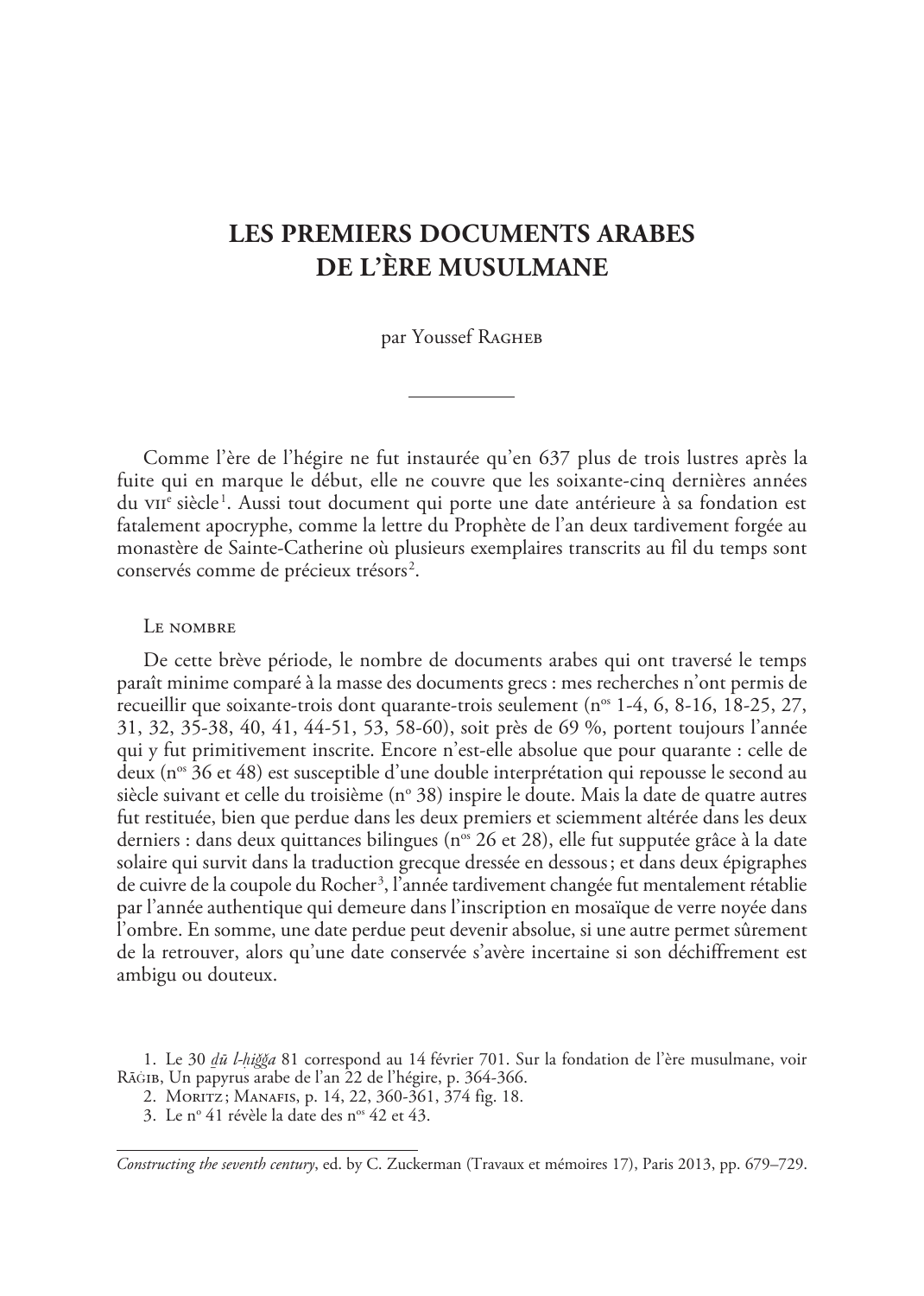#### Annexe – L'inscription arabe de la basilique de la plage de Kourion

#### par Annie Pralong

Une inscription en arabe a été relevée sur le fût de la deuxième colonne (en partant de l'ouest) de la colonnade nord de la basilique<sup>1</sup>. Elle est composée de quatre lignes dont la plus basse est distante d'environ 120 cm du sol et occupe un champ épigraphique de quelque 20 cm de côté. Les lignes sont tracées horizontalement, largement distantes les unes des autres, les mots étant en outre très espacés. Les lettres n'ont pas été profondément gravées mais maladroitement piquetées par son auteur qui n'a attaqué l'épiderme du marbre que de façon superficielle : il n'y a pas eu d'incision continue de la surface de la colonne mais la juxtaposition très serrée des petits points d'impact du piquetage. De plus l'inscription a été lissée lors de l'anastylose de la colonnade, ce qui en a compliqué la lecture<sup>2</sup>.

La graphie montre une écriture angulaire, considérée plutôt comme une écriture archaïque qui est utilisée durant le v11<sup>e</sup> ou le v111<sup>e</sup> siècle par les citadins et encore au ixe siècle par les bédouins de Syrie.

يرحم ريب عـبد الله بن نفيل ا لشعيبي

Traduction : « Mon seigneur prenne en miséricorde ʿAbd Allāh b. Nufayl al-Šuʿaybī. »

Il sagit donc d'un texte à caractère religieux, probablement une invocation divine dont le formulaire évoque de nombreux graffiti omeyyades de l'Orient syrien, notamment à Palmyre. Il donne le nom de son auteur suivi de celui de son père et de celui de sa tribu, ce qui atteste un Arabe de souche : il ne saurait s'agir d'un bédouin, ni d'un fils de converti, mais d'un combattant, marchand ou peut-être même marin, bien que les Arabes fussent longtemps de médiocres marins en Méditerranée.

La datation proposée peut coïncider avec les premiers raids arabes que Muʿāwiya lança sur Chypre au milieu du v $\pi$ <sup>e</sup> siècle et soulève la question du contexte historique dans lequel la rédaction de ce graffiti a eu lieu. Quelques témoignages épigraphiques ont été signalés sur la côte méridionale de Chypre mais pas encore publiés. Les plus nombreux ont été recensés à Paphos, ville qui fut le siège de la garnison arabe pendant leur occupation de l'île, après l'invasion de 653<sup>3</sup> : dans la basilique Limeniotissa, une inscription sur

1. Elle a été signalée par D. Michaelidès, Archeologia paleocristiana a Cipro, dans *XLIV Corso di cultura sull'arte Ravennate e Bizantina, Ravenna, 19-21 settembre 1998*, Ravenna 2001, p. 179-239, ici p. 213. Il n'a pas été possible de préciser l'orientation de l'inscription car sa localisation par rapport à l'emplacement de la colonne *in situ* n'est pas connue.

2. La présentation de cette inscription, sa traduction et son commentaire sont le fruit de l'étude de Youssef Ragheb. Il m'a fait l'amitié de se pencher sur ce texte transmis par une photographie de mauvaise qualité et je l'en remercie très chaleureusement.

3. Michaelidès (cité n. 1)*,* p. 214. Voir dans A. H. S. Megaw, Reflections on Byzantine Paphos, dans Καθηγήτρια *: essays presented to Joan Hussey*, Camberley 1988, p. 135-150, et particulièrement p. 145-146, une inscription mentionnant « the obit of one Abd al Rahman and a date equivalent to  $A.D. 780/81...$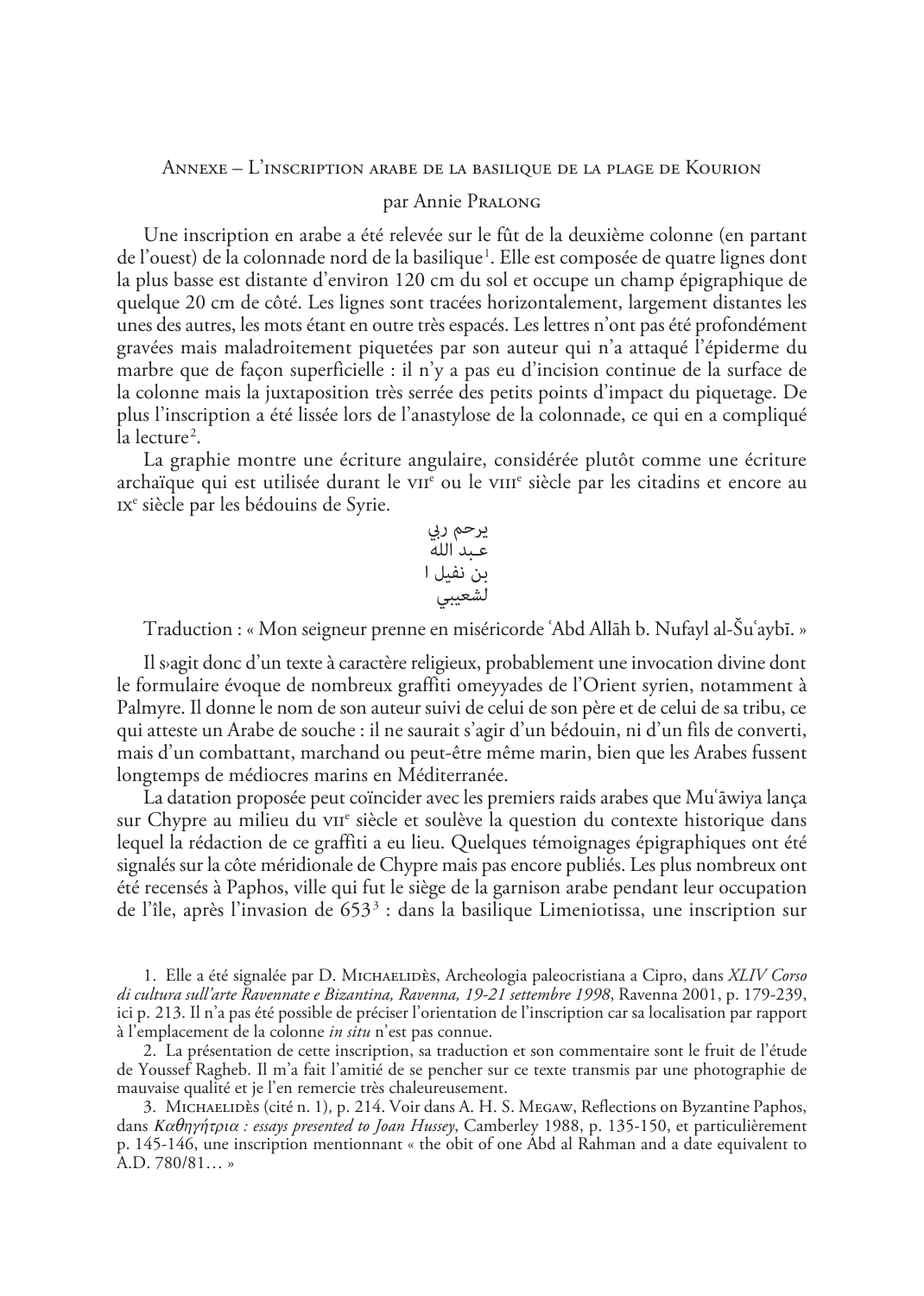### **Graffiti arabes de Cnide et de Kos : premières traces épigraphiques de la conquête musulmane en mer Égée**

par Frédéric IMBERT

Jusqu'à récemment, nos connaissances de la conquête arabe en Méditerranée n'étaient fondées que sur les sources écrites principalement issues de l'historiographie arabomusulmane et de quelques sources extérieures. Or, de récentes découvertes épigraphiques viennent jeter un éclairage nouveau sur la question de la présence musulmane en mer Égée. En fait de découvertes, il conviendrait mieux de parler d'une remontée d'informations. En effet, les graffiti arabes dont il est question dans cette étude n'ont pas été récemment découverts; apposés sur un pavement de marbre ou sur des colonnes d'église, ils ont *toujours* été là. Si quelques-uns ont été signalés dans les années 1970, ce n'est que depuis quelques années que la recherche porte un réel intérêt à la graffitologie islamique ancienne, discipline issue de l'épigraphie. Au travers de ces textes éparpillés sur le Proche-Orient principalement, de nouvelles grilles de lectures de l'histoire arabo-islamique durant les deux premiers siècles de l'Hégire (v $\scriptstyle\rm III^e$  et v $\scriptstyle\rm III^e$  siècles de notre ère) se mettent en place. À ce jour, elles concernaient surtout l'histoire religieuse et sociale de l'Arabie. Mais voici que des graffiti de la mer Égée, bien loin des côtes de la Syrie, nous plongent dans l'histoire des conquêtes arabes. Les graffiti de Cnide et de Kos<sup>1</sup> que nous présentons représentent à ce jour les seules traces écrites contemporaines des conquêtes arabes, laissées par ceux-là mêmes qui embarquèrent durant la seconde moitié du I<sup>er</sup>/vII<sup>e</sup> siècle vers les côtes mal connues de l'Empire byzantin.

À la lecture des ouvrages historiographiques ou géographiques arabes les plus anciens et plus précisément ceux du genre « expéditions, conquêtes et razzias » (histoire des *futūḥ*, *maġāzī* et autres *ġazwa*) qui connurent un certain succès, il apparaît que les conquêtes en Méditerranée débutèrent avant l'avènement de la dynastie des Omeyyades (41/661) et conjointement aux principaux mouvements de la conquête terrestre. Toutefois, la chronologie des mouvements de la conquête maritime demeure assez floue.

1. Conformément à l'usage français, nous choisissons d'orthographier les toponymes Cnide et Kos respectivement avec [C] et [K]. Il n'est pas rare de les trouver écrits sous les formes de *Knide* et de *Cos*.

*Constructing the seventh century*, ed. by C. Zuckerman (Travaux et mémoires 17), Paris 2013, pp. 731–758.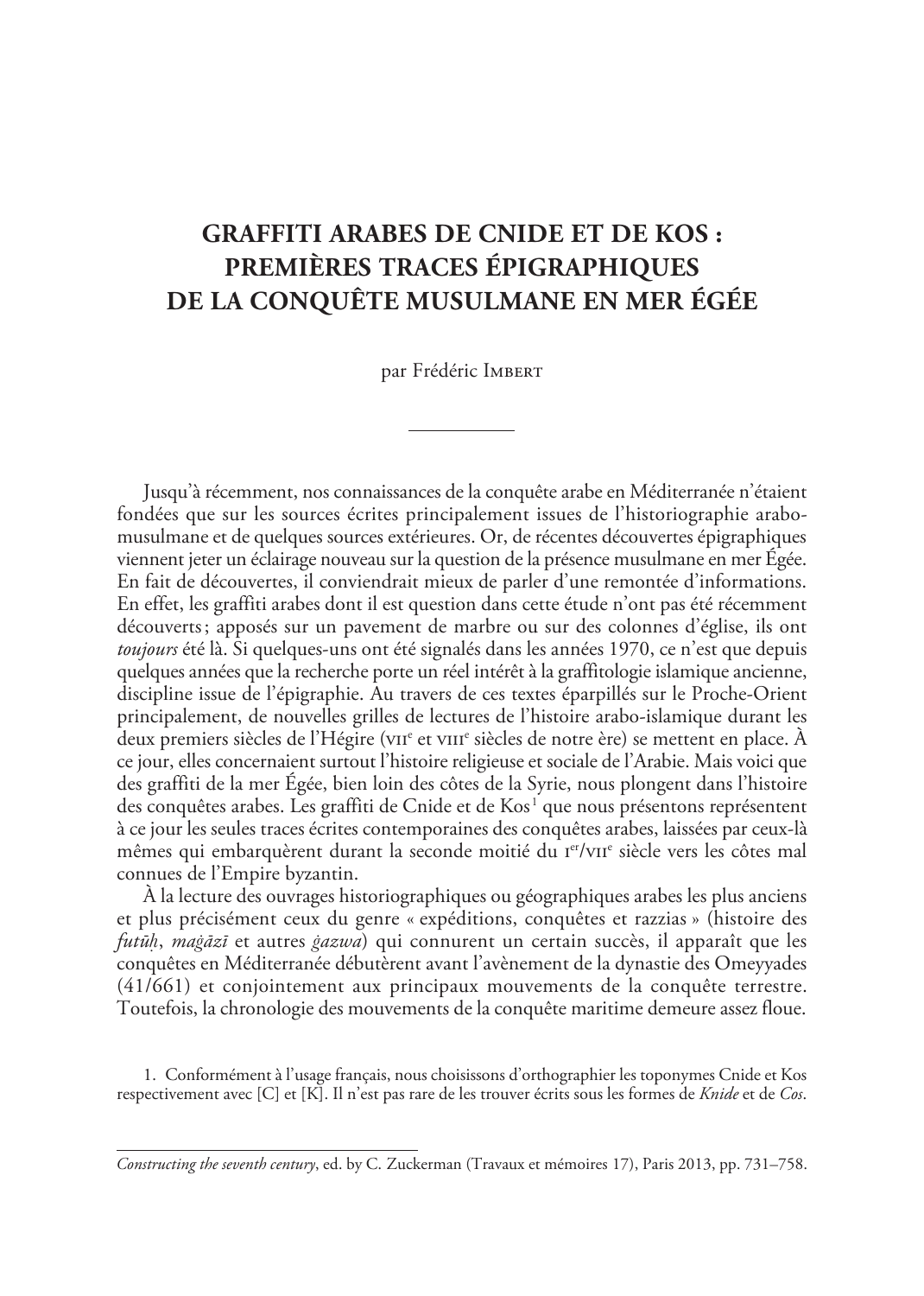#### **Ziebel Qaghan identified**

by Étienne de La Vaissière

Several works have dealt with Heraclius' Turkic allies during his war with Khosrau II in 627–8, but questions as to the exact identity of these allies are still pending.<sup>1</sup> In order to answer them, we need to present in some detail the politics of the two Turkic Empires during this period.

Recent epigraphic discoveries have thrown new light on the genealogy of the Turkic imperial Ashinas dynasty.2 The genealogies drawn up by Chavannes and Liu Mau-Ts'ai require a crucial correction, which has a deep impact on our perception of the sovereigns' legitimacy in the context of a sacral kingship.3 Thirty years after the victory of the Turks over their Rouran masters, the civil war of 581–3 between the sons of the first qaghans split the Turkic Empire.4 To the East, in Mongolia, the scions of the ephemeral second qaghan Qara, son of Bumïn, managed to grasp the throne, while the scions of Muqan, another son of Bumïn and the actual builder of the empire, fled to the West, to the northern slopes of the Tianshan. The competition between the two dynasties with equal claims to the supreme title of great qaghan lasted for thirty years, up to 610, a fact that remained unnoticed until the recent elucidation of the Mongolküre inscription.<sup>5</sup> In 610, Muqan's heirs were expelled from the West by a third branch of the family, tracing its genealogy back to Bumïn's brother Ishtemi, which retained from the beginning great power in the West. To the Ishtemid Shegui, who drove out his Muqanid rivals,<sup>6</sup> succeeded on the throne, some time before 619, his brother Tong.<sup>7</sup>

1. Earlier studies are analyzed in A. Bombaci, Qui était Jebu Xak'an?, *Turcica* 2, 1970, pp. 7–24. For more recent studies, see M. Dobrovits, The nomadic ally of Heraclius, *Chronica* 3, 2003, pp. 3–8.

2. See mainly É. de La Vaissière, Oncles et frères : les qaghans Ashinas et le vocabulaire turc de la parenté, *Turcica* 42, 2010, pp. 267–77, and also ID., Maurice et le qaghan : à propos de la disgression de Théophylacte Simocatta sur les Turcs, *REB* 68, 2010, pp. 219–24.

3. É. Chavannes, *Documents sur les Tou-Kiue (Turcs) Occidentaux*, Paris 1903, pp. 2–4; Liu Mau-Tsai, *Die chinesischen Nachrichten zur Geschichte der Ost-Türken (T'u-küe)*, Wiesbaden 1958, genealogy at the end of vol. 2. See the appendix to this article for an updated genealogical tree.

4. Chavannes, *Documents* (quoted n. 3), pp. 13–4, 48–51, 219–21

5. La Vaissière, Maurice et le qaghan (quoted n. 2), p. 221.

6. Chavannes, *Documents* (quoted n. 3), pp. 17–8.

7. *Ibid.*, p. 24.

*Constructing the seventh century*, ed. by C. Zuckerman (Travaux et mémoires 17), Paris 2013, pp. 761–768.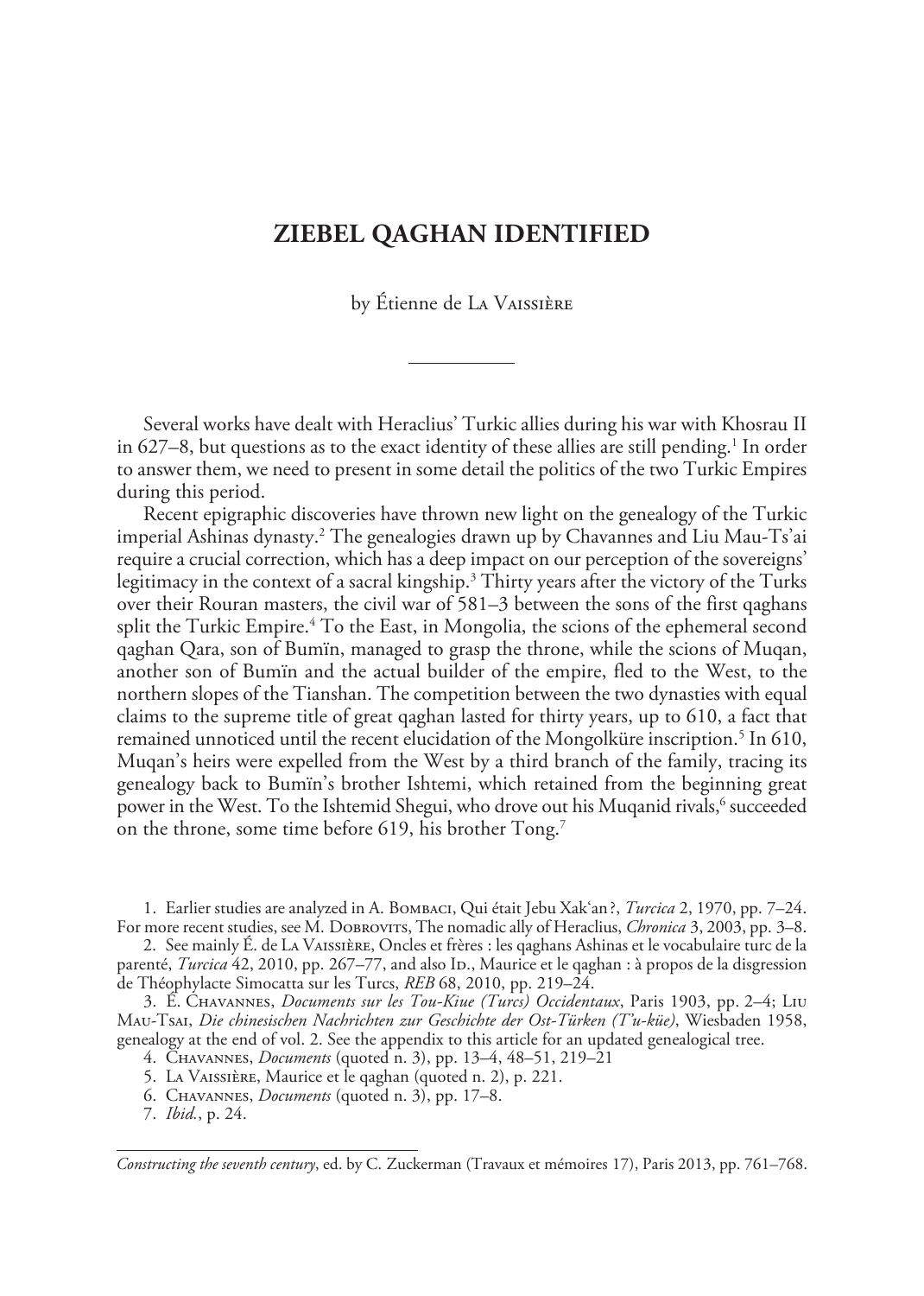### **The Middle Dnieper Area in the Seventh Century: An Archaeological Survey**  1

#### by Michel Kazanski

In the course of the seventh century, archaeology attests to major cultural as well as to ethnic and political changes in the forest-steppe zone on the middle Dnieper, both in right- and left-bank Ukraine. Such renowned finds as the "Antic" hoards of Martynivka type and the princely graves and memorial sites of Mala Pereshchepyna and Voznesenka type mark these changes (Корзухина 1955), which most archaeologists relate to the invasion of steppe nomads, Bulgars and later Khazars. As result, the former population of the forest-steppe area, mostly identified with the Antai of Byzantine sources, disappears and is replaced by new groups of Slavs as well as by settled Alans, Bulgars, and other non-Slavic peoples from South-Eastern Europe.

The ethnic and cultural attribution of some ancient monuments, such as the Pastyrs'ke fortified settlement and the famous Mala Pereshchepyna treasure, as well as their chronology, are still a matter of debate. We hope to be able to advance this debate, as well as our understanding of the archaeological evolution of the middle Dnieper area as a whole, by a better chronological correlation of the Dnieper sites. This analysis should also contribute to a better reconstruction of historical events in the area.

#### 1. The Middle Dnieper area in the first half of the seventh century

#### *1.1. Antiquities of the settled forest-steppe population*

Numerous archaeological finds show that in the early seventh century the forest-steppe tract of the middle Dnieper area was densely populated by settled tribes (fig. 1: A–C). Most of this territory belonged to the Pen'kivka culture (Приходнюк 1998, fig. 1–6). On the left bank of the Dnieper, the Pen'kivka culture bordered the Kalochyn culture in the forest-steppe area to the north, while on the right bank it adjoined the Prague culture

1. I am indebted to Igor' Gavritukhin, Oleksii Komar, Valéria Kulcsár, Maxim Levada, Vladimir Malashev, Andrey Oblomskiy, and Constantin Zuckerman for their advice, constructive criticism, technical support, and the permission to use their unpublished manuscripts, important amendments, and new ideas in this paper. [By editorial convention, geographical names are cited in the language of the country, where each site is situated, mostly Ukraine and Belarus.]

*Constructing the seventh century*, ed. by C. Zuckerman (Travaux et mémoires 17), Paris 2013, pp. 769–864.